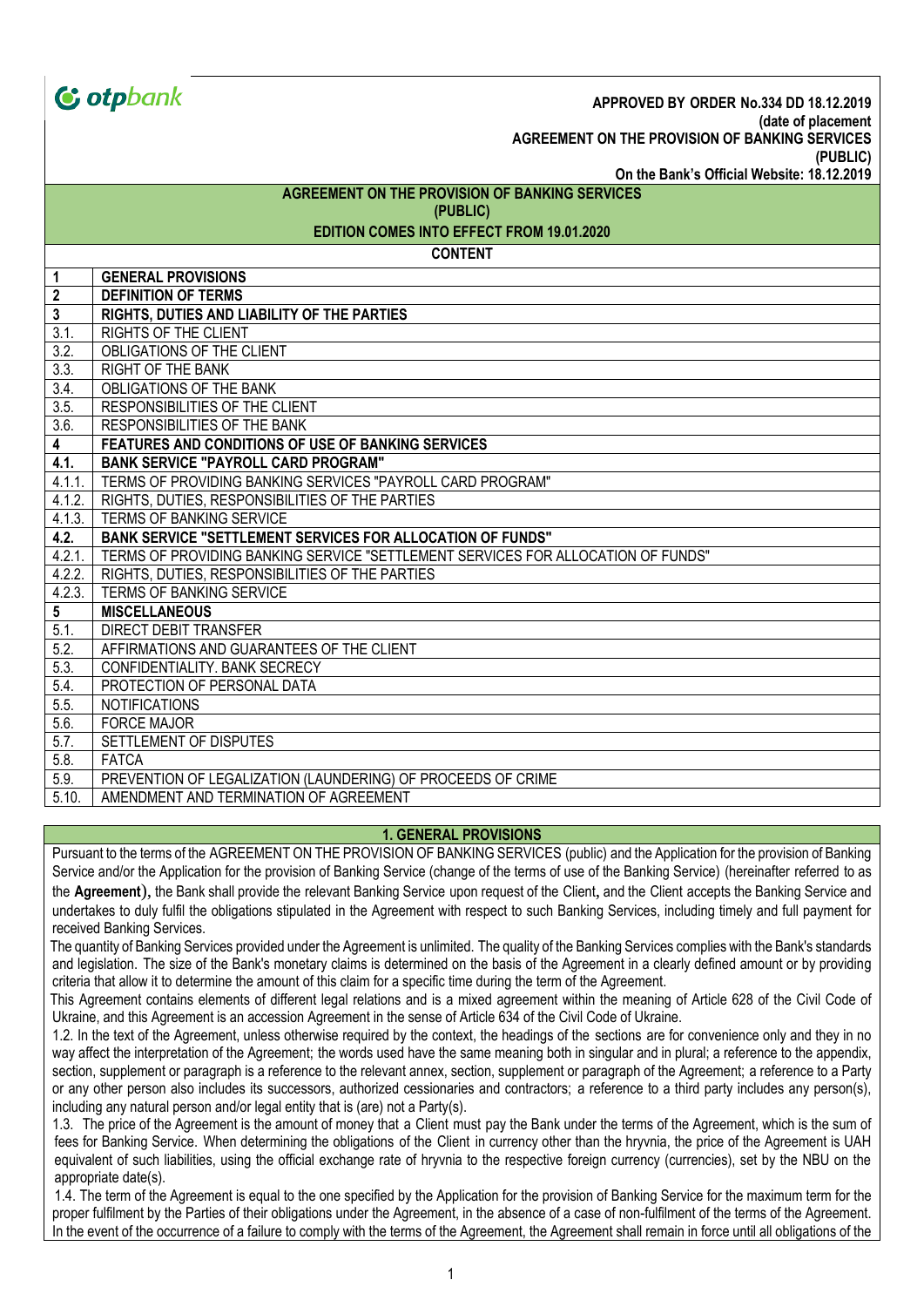Parties under the Agreement are fulfiled in full. In case the term of the provision of the Banking Services ordered by the Client has expired and Client does not order Banking services during the first calendar year, the Agreement is terminated and does not require signing by the Parties of the Termination agreement or Application for refusing to receive Banking Services. The Agreement does not apply to obligations that arose from the Parties before the conclusion of the Agreement, unless otherwise expressly provided for by the Agreement. The termination of the Agreement does not exempt the Parties from liability for its violation that occurred during the term of the Agreement.

1.5. The Bank provides Banking Services for a fee payable by the Bank's Client in accordance with the terms and conditions of the Agreement and in accordance with the Tariffs of the Bank. Depending on the type of Banking Service, the types of payment may be interest and/or commission, but this list is not exhaustive and other forms of payment may be agreed upon by the Parties.

1.6. The Bank provides each Banking Service to the Client in accordance with the Application for the provision of Banking Service, which is provided by the Client in writing at any time.

1.7. The Client acquires the right to apply for the Banking Service only upon occurrence of circumstances specified in the Agreement, unless otherwise agreed in writing by the Parties.

1.8. Upon receipt by the Bank of the Application for the provision of Banking Service/Application for changing the terms of use of Banking Service, the Bank considers it and, if the Bank has agreed to execute it, it must be executed in accordance with the conditions specified in such Application for the provision of Banking Service/ Application for changing the terms of use of Banking Service. If the Bank does not agree to the terms and conditions set forth in the Application for the provision of Banking Service/Application for changing the terms of use of Banking Service, it does not accept such Application for the provision of Banking Service/Application for changing the terms of use of Banking Service prior to execution. Under the circumstances, the Bank agrees to provide the Client with Banking Services according to the provided Application for the provision of Banking Service/Application for changing the terms of use of Banking Service, the Bank sends/transmits the Client a copy/original of Application for the provision of Banking Service/Application for changing the terms of use of Banking Service, certified by a stamp of seal and signed by the authorized representative of the Bank.

1.9. In cases where the Client intends/plans to terminate the use of a certain Banking Service and/or to cancel Banking Service without termination of the Agreement as a whole, the Client submits to the Bank a Application for refusing to receive Banking Services in accordance with the procedure specified by the Agreement. The Client has the right to withdraw from the Banking Services provided that the Client does not have outstanding Debt obligations to the Bank, regardless of the term of their performance.

1.10. Mutual rights and obligations of the Bank and the Client under the Agreement arise from the date of signing by the Parties of the Application for the provision of Banking Services. The Agreement is valid and effective for the termination of all Debt obligations by their full execution by the Client.

1.11. The conclusion of the Agreement is in accordance with the free will of the Parties, none of the Parties is under the influence of grave circumstances, is not mistaken in relation to circumstances of significant importance (nature of the Agreement, rights and obligations of the Parties, other terms of the Agreement), and the terms of the Agreement are mutually beneficial for each Parties The Client assumes the risk of fulfil ing the terms of the Agreement with a substantial change in circumstances under which the Parties were guided during the conclusion of the Agreement, including the change of the hryvnia exchange rate to foreign currencies.

1.12. Applications are signed in the number of copies on the basis of one copy for each Party, each of which is the original. Any excerpts, correspondence, forged words or other corrections, except for the signing by authorized persons under the Agreement, shall be valid only if they were cautioned by the signatures of the authorized parties of the Parties and stamped with the seals (if any) of the Parties. In this case, the corrections must be made in such a way that they can be read both corrected and erroneously written, and then corrected or stroked out.

1.13. The language of the Agreement and the Application is Ukrainian. Abbreviations, logos, commercial (brand) names, trademarks, letter codes, original names, common abbreviations, etc. can be used in a foreign language (in the language of the original).

1.14. By signing the Application, the Client confirms that he has personally received his copy of the Application, the Agreement, the Bank's Tariffs. The terms of the Agreement are understandable to him; are familiar with the Agreement, the Bank's Tariffs, accept and agree with their provisions,

and also undertakes to perform them properly and steadily.

1.15. By signing the Application, the Client confirms that prior to the conclusion of the Agreement, the Bank provided the Client in full with the information specified in part 2 of Art. 12 of the Law of Ukraine "On Financial Services and State Regulation of Financial Services Markets", including by giving the Client access to such information on the Bank's Official Website. A copy of the Agreement, the Bank's Tariffs was received by the Client on the date of the Application.

| <b>2. DEFINITION OF TERMS</b>            |                                                                                                          |  |
|------------------------------------------|----------------------------------------------------------------------------------------------------------|--|
| <b>Bank</b>                              | The Head office of OTP BANK JSC and any of its structural divisions in Ukraine. Party under the          |  |
|                                          | Agreement.                                                                                               |  |
| <b>Banking Day</b>                       | part of the Working day, during which banking institutions in Kyiv are opened and carry out operations   |  |
|                                          | when dealing with clients.                                                                               |  |
| <b>Bank service</b>                      | all and/or any of the services/activities of the Bank the Client ordered and provided by the Bank to the |  |
|                                          | Client on the basis of Agreement and Applications, in accordance with the provisions of the Law.         |  |
| Debt obligations                         | all and/or each of the payment (monetary) and/or non-payment (non-monetary) obligations of the           |  |
|                                          | Client according to the Agreement and/or in connection with the Agreement.                               |  |
| <b>Budgetary institutions</b>            | State governing bodies, municipal bodies, as well as any organizations set up by them in the             |  |
|                                          | established order, which are fully kept at the expense of the respective state or local budget.          |  |
| Foreign exchange operations              | transactions carried out with currency values in accordance with the terms of the Agreement and / or     |  |
|                                          | legislation.                                                                                             |  |
| Case of failure to comply with the terms | fact(s) / circumstance(s) / condition(s) of non-performance and / or improper performance by the Client  |  |
| of the Agreement                         | of the provisions of the Agreement, the document(s) / transaction(s) referred to in the Agreement.       |  |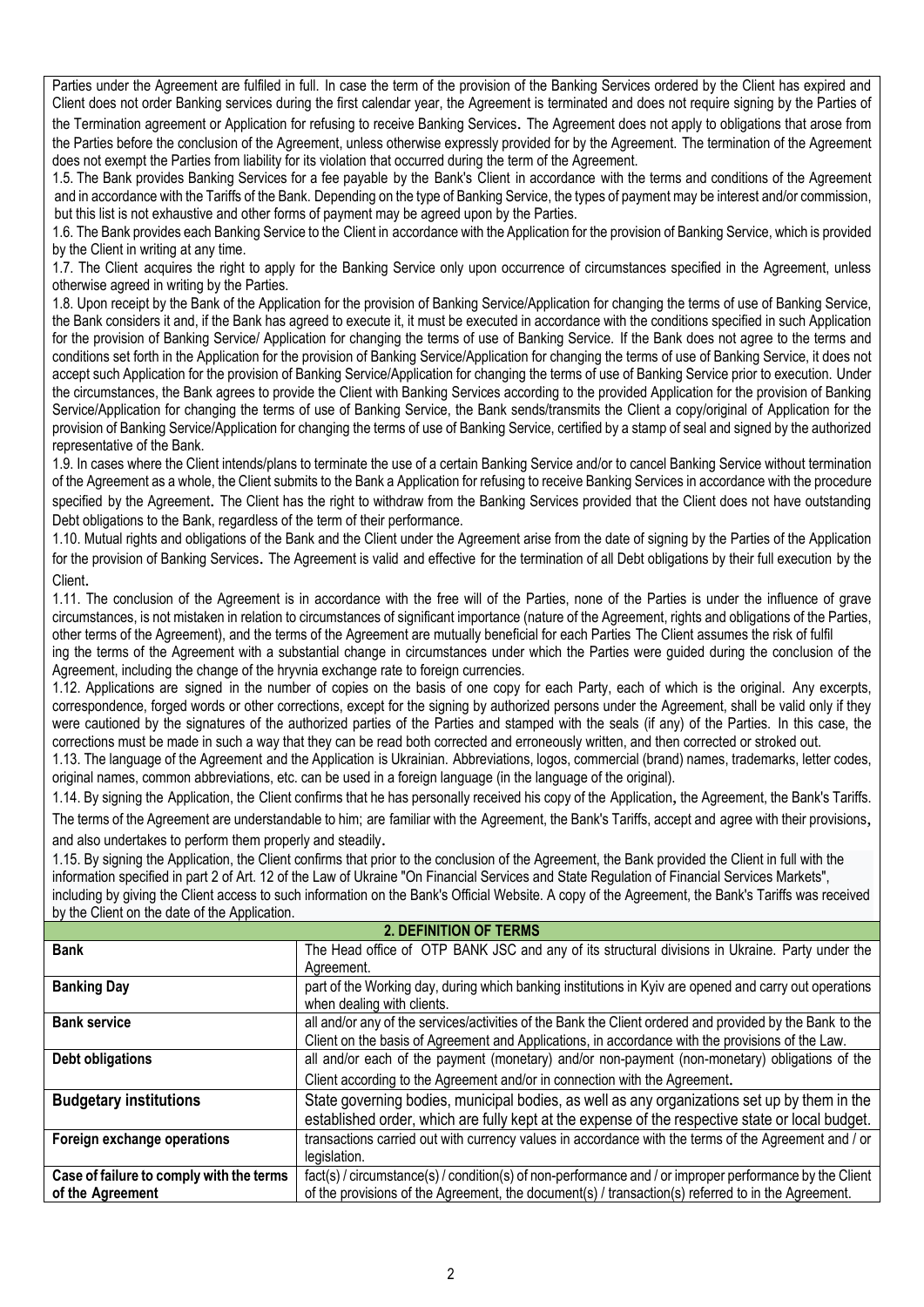| Agreement                                                                                                                                                                               | this AGREEMENT ON THE PROVISION OF BANKING SERVICES (PUBLIC), which regulates the<br>procedure for providing Banking Services is an integral part of the Application. Placed on the Bank's<br>Official Website.                                                                                                                                                                                                                                                                                                                                                                                                                                                                                                                                                                                                                                                                                                                                                                                                                                                                                                                                                                                                                                                                                                                   |  |  |
|-----------------------------------------------------------------------------------------------------------------------------------------------------------------------------------------|-----------------------------------------------------------------------------------------------------------------------------------------------------------------------------------------------------------------------------------------------------------------------------------------------------------------------------------------------------------------------------------------------------------------------------------------------------------------------------------------------------------------------------------------------------------------------------------------------------------------------------------------------------------------------------------------------------------------------------------------------------------------------------------------------------------------------------------------------------------------------------------------------------------------------------------------------------------------------------------------------------------------------------------------------------------------------------------------------------------------------------------------------------------------------------------------------------------------------------------------------------------------------------------------------------------------------------------|--|--|
| Confidant                                                                                                                                                                               | a legal person who is legally entitled to represent the interests of the Client who is a Self-employed<br>person in the Bank.                                                                                                                                                                                                                                                                                                                                                                                                                                                                                                                                                                                                                                                                                                                                                                                                                                                                                                                                                                                                                                                                                                                                                                                                     |  |  |
| <b>Help Center</b>                                                                                                                                                                      | center of information support, telephony of which is indicated on the Bank's Official Website.                                                                                                                                                                                                                                                                                                                                                                                                                                                                                                                                                                                                                                                                                                                                                                                                                                                                                                                                                                                                                                                                                                                                                                                                                                    |  |  |
| Direct debit transfer                                                                                                                                                                   | write-off by the Bank of any cash account of the Client without the Client's submission of a payment<br>order executed by the Bank in accordance with the procedure specified in Section 5.1. of the<br>Agreement.                                                                                                                                                                                                                                                                                                                                                                                                                                                                                                                                                                                                                                                                                                                                                                                                                                                                                                                                                                                                                                                                                                                |  |  |
| Legislation                                                                                                                                                                             | current legislation of Ukraine.                                                                                                                                                                                                                                                                                                                                                                                                                                                                                                                                                                                                                                                                                                                                                                                                                                                                                                                                                                                                                                                                                                                                                                                                                                                                                                   |  |  |
| Application(s):                                                                                                                                                                         | means both together and separately Application for the provision of Banking Service, the<br>Application for the provision of Banking Service (change of terms of use of the Banking<br>Service), Application for refusing to receive Banking Services. It is executed in 2 original copies<br>for each Party. They are an integral part of the Agreement.                                                                                                                                                                                                                                                                                                                                                                                                                                                                                                                                                                                                                                                                                                                                                                                                                                                                                                                                                                         |  |  |
|                                                                                                                                                                                         |                                                                                                                                                                                                                                                                                                                                                                                                                                                                                                                                                                                                                                                                                                                                                                                                                                                                                                                                                                                                                                                                                                                                                                                                                                                                                                                                   |  |  |
| <b>Application</b><br>provision<br>for<br>οf<br>➤<br><b>Banking Service</b>                                                                                                             | Concluded by the Parties Application for the provision of Banking Service and/or Application<br>for the provision of Banking Service (change of terms of use of the Banking Service), in a form                                                                                                                                                                                                                                                                                                                                                                                                                                                                                                                                                                                                                                                                                                                                                                                                                                                                                                                                                                                                                                                                                                                                   |  |  |
| provision<br>Application<br>for<br>of<br>≻                                                                                                                                              | approved by the Bank, submitted by the Bank's Client in the manner prescribed by the Agreement, for                                                                                                                                                                                                                                                                                                                                                                                                                                                                                                                                                                                                                                                                                                                                                                                                                                                                                                                                                                                                                                                                                                                                                                                                                               |  |  |
| Banking Service (change of terms of<br>use of the Banking Service)                                                                                                                      | the purpose of obtaining a Banking Service, with a proposal for obtaining the relevant Banking<br>Services, including for the purpose of changing the conditions and / or procedures for the use of a<br>particular Banking Service. They are an integral part of the Agreement.                                                                                                                                                                                                                                                                                                                                                                                                                                                                                                                                                                                                                                                                                                                                                                                                                                                                                                                                                                                                                                                  |  |  |
| Application for refusing to receive<br>➤                                                                                                                                                | A written document signed by the Parties in a form approved by the Bank and submitted by the Bank's                                                                                                                                                                                                                                                                                                                                                                                                                                                                                                                                                                                                                                                                                                                                                                                                                                                                                                                                                                                                                                                                                                                                                                                                                               |  |  |
| <b>Banking Services</b>                                                                                                                                                                 | Client in the manner prescribed by the Agreement for the purpose of refusing to receive a Banking<br>Service or termination of use of a certain Banking Service with a proposal for early termination of the<br>Agreement in the part of obtaining the relevant Banking Service. They are an integral part of the<br>Agreement.                                                                                                                                                                                                                                                                                                                                                                                                                                                                                                                                                                                                                                                                                                                                                                                                                                                                                                                                                                                                   |  |  |
| <b>Client</b>                                                                                                                                                                           | Legal entity (including separate divisions of a legal entity) the Budget institutions /foreign                                                                                                                                                                                                                                                                                                                                                                                                                                                                                                                                                                                                                                                                                                                                                                                                                                                                                                                                                                                                                                                                                                                                                                                                                                    |  |  |
|                                                                                                                                                                                         | representation/Self-employed person who has entered into an Agreement with the Bank and/or other                                                                                                                                                                                                                                                                                                                                                                                                                                                                                                                                                                                                                                                                                                                                                                                                                                                                                                                                                                                                                                                                                                                                                                                                                                  |  |  |
|                                                                                                                                                                                         | documents.                                                                                                                                                                                                                                                                                                                                                                                                                                                                                                                                                                                                                                                                                                                                                                                                                                                                                                                                                                                                                                                                                                                                                                                                                                                                                                                        |  |  |
| <b>NBU</b>                                                                                                                                                                              | National Bank of Ukraine.                                                                                                                                                                                                                                                                                                                                                                                                                                                                                                                                                                                                                                                                                                                                                                                                                                                                                                                                                                                                                                                                                                                                                                                                                                                                                                         |  |  |
| <b>Official website of the Bank</b>                                                                                                                                                     | www.otpbank.com.ua                                                                                                                                                                                                                                                                                                                                                                                                                                                                                                                                                                                                                                                                                                                                                                                                                                                                                                                                                                                                                                                                                                                                                                                                                                                                                                                |  |  |
| <b>Working day</b>                                                                                                                                                                      | means the day in which commercial banks and currency markets in Kyiv and relevant financial centers                                                                                                                                                                                                                                                                                                                                                                                                                                                                                                                                                                                                                                                                                                                                                                                                                                                                                                                                                                                                                                                                                                                                                                                                                               |  |  |
|                                                                                                                                                                                         | of the countries of currencies are open for work with Clients, conclusion of operations and money<br>transfers.                                                                                                                                                                                                                                                                                                                                                                                                                                                                                                                                                                                                                                                                                                                                                                                                                                                                                                                                                                                                                                                                                                                                                                                                                   |  |  |
| Self-employed person                                                                                                                                                                    | individual who is an individual entrepreneur or a person who carries out an independent professional<br>activity.                                                                                                                                                                                                                                                                                                                                                                                                                                                                                                                                                                                                                                                                                                                                                                                                                                                                                                                                                                                                                                                                                                                                                                                                                 |  |  |
| <b>Online Banking System</b>                                                                                                                                                            | Electronic banking system Client-Internet-Banking "OTP Online", which consists of a set of software<br>and hardware and organizational measures that, with the consent of the Client and the Bank, provide<br>the creation, storage and transmission of electronic documents for the implementation of the<br>Agreement.                                                                                                                                                                                                                                                                                                                                                                                                                                                                                                                                                                                                                                                                                                                                                                                                                                                                                                                                                                                                          |  |  |
| Authorized person                                                                                                                                                                       | individual who legally carries out the Client's representation in the Bank, in particular, concludes the<br>Agreement, signs the Application and all accompanying documents that are not necessary for the<br>fulfilment of the terms of the Agreement.                                                                                                                                                                                                                                                                                                                                                                                                                                                                                                                                                                                                                                                                                                                                                                                                                                                                                                                                                                                                                                                                           |  |  |
| <b>Parties/Party</b>                                                                                                                                                                    | Client and/or Bank.                                                                                                                                                                                                                                                                                                                                                                                                                                                                                                                                                                                                                                                                                                                                                                                                                                                                                                                                                                                                                                                                                                                                                                                                                                                                                                               |  |  |
| <b>FATCA</b>                                                                                                                                                                            | Foreign Account Tax Compliance Act of the United States of America, which came into force on July<br>1, 2014, aims to prevent the legalization of criminal incomes and defines mandatory for all financial<br>institutions - members of FATCA, including the Bank, procedures regarding:<br>- identification of new and existing clients for the purpose of identifying US taxpayers, that is, clients<br>and / or agents of clients who are US citizens, have a permanent residence in the United States or for<br>other reasons are required to pay taxes in accordance with US law and provide the Bank with the W9<br>form filled in accordance with requirements of US Internal Revenue Service with stipulation of Tax<br>Identification Number (TIN) of the client / authorized representative of the client (hereinafter - FATCA-<br>identification);<br>- reporting to the Internal Revenue Service of the United States, in particular, information on clients -<br>US tax residents, their accounts and transactions, those who did not provide the necessary information<br>for FATCA identification, etc.;<br>disclosure of FATCA Identification Results at the request of the US Internal Revenue Service,<br>persons involved in the transfer of funds to customer accounts, as well as in other cases provided by |  |  |
|                                                                                                                                                                                         | the FATCA;<br>- retention of "penalty" tax (withholding) of 30% of the amount of transfers from clients who did not<br>provide the necessary information for the FATCA-identification, followed by the transfer of the amounts<br>indicated to the US Internal Revenue Service.                                                                                                                                                                                                                                                                                                                                                                                                                                                                                                                                                                                                                                                                                                                                                                                                                                                                                                                                                                                                                                                   |  |  |
| The terms used in the Agreement capitalized are defined terms and have the same meanings as in the Application and in the Agreement, and can<br>be used both in singular and in plural. |                                                                                                                                                                                                                                                                                                                                                                                                                                                                                                                                                                                                                                                                                                                                                                                                                                                                                                                                                                                                                                                                                                                                                                                                                                                                                                                                   |  |  |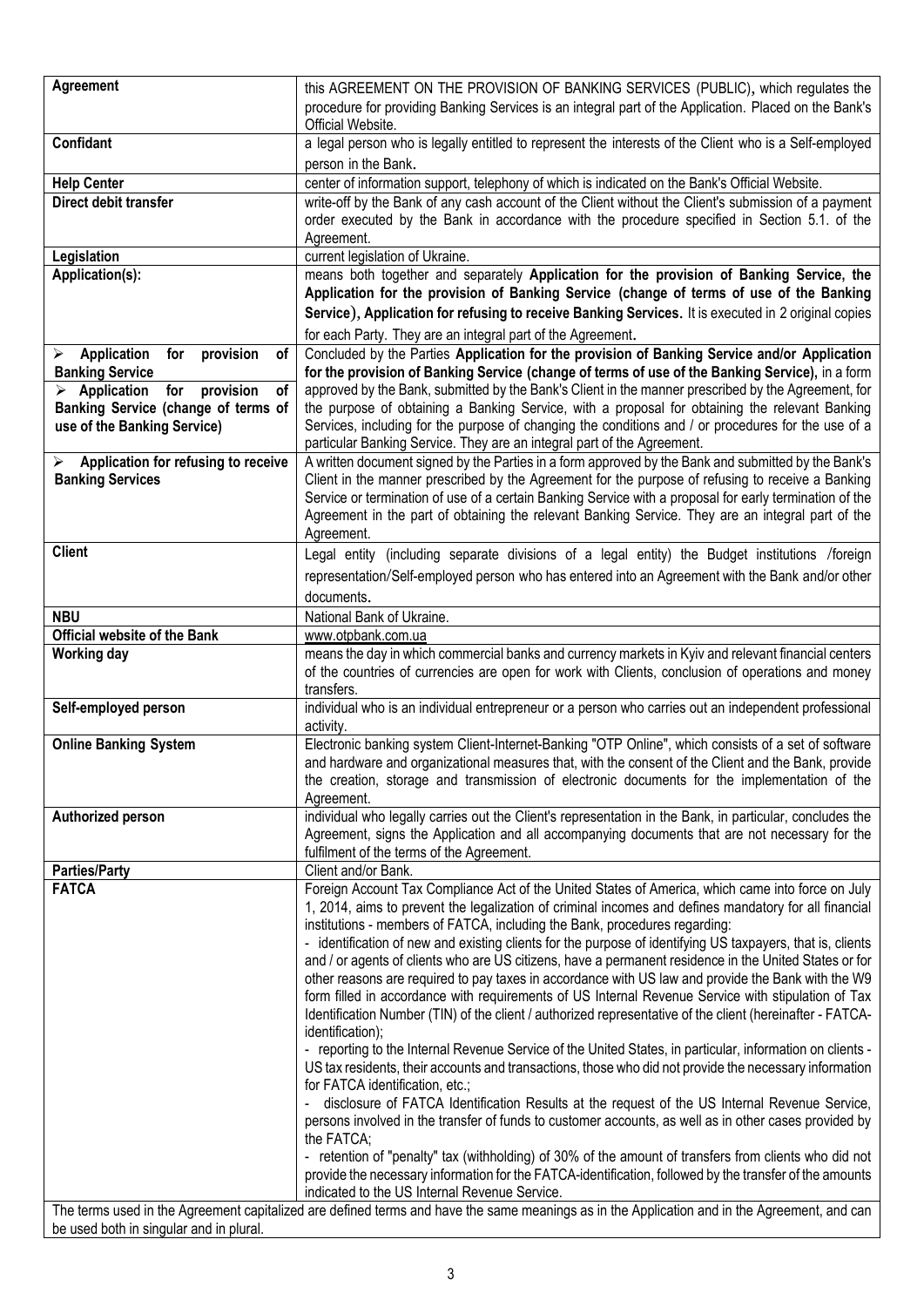### **3. RIGHTS, DUTIES AND LIABILITY OF THE PARTIES**

This section contains general provisions defining the rights, obligations and responsibilities of the Parties under the Agreement. More detailed provisions are contained in the special sections of the Agreement, which regulate the procedure and conditions for the provision of a separate Banking Service.

# **3.1. RIGHTS OF THE CLIENT**

3.1.1. Prematurely terminate the Agreement in the manner intended by section 5.1 0. of the Agreement.

3.1.2. The Client is entitled to receive the Banking Services solely in accordance with the procedure and conditions specified in the Agreement and the Application for the provision of the Banking Service.

3.1.3. The Client may be replaced by another person (debt transfer) and has the right to withdraw the rights under the Agreement only on condition of obtaining a prior written consent (must contain a seal and signature of the authorized person) of the Bank for this.

3.1.4. Other rights stipulated by the Agreement and the Law.

### **3.2. OBLIGATIONS OF THE CLIENT**

3.2.1. Fully adhere to all provisions of the Agreement, Tariffs and Legislation.

3.2.2. To pay for received Bank Services in accordance with the Bank's Tariffs at the time of execution of operations.

3.2.3. During the term of the Agreement, independently monitor the information on changes, familiarize with the information of the Bank (in the customer service halls, on the official website of the Bank or by calling the Help Center of the Bank) regarding changes to the terms of the Agreement, Tariffs. In the event that the Client did not use the Bank's opportunity to familiarize himself with possible changes in the Banking Services and / or ignored the terms of this paragraph, the Bank shall not be liable for the consequences of such actions / inactivity of the Client.

3.2.4. Compensate the Bank in full for any losses and expenses incurred as a result of unlawful or incompetent actions and / or violations by the Client of the terms of the Agreement.

3.2.5. Comply with the requirements of the Legislation, adhere to the principles of the organization of cash and cashless settlements, their forms, standards of documents and documents used by the Bank while fulfiling the terms of the Agreement.

3.2.6. At the first request of the Bank to provide the Bank with any information concerning the Banking Service that is relevant to the Agreement and other necessary information that may be required by the Bank in accordance with the requirements of the Legislation, including, but not exclusively, the documents and / or information necessary for the Bank to perform the Client's identification procedures and / or beneficiaries, and / or persons controlling the Client, including clarification of identification information, assessment of the financial condition of the Client and / or financial monitoring of his operations in the course of servicing. Information and / or documents must be submitted to the Bank within 10 calendar days from the date of receipt of the written request of the Bank.

3.2.7. Provide to the Bank at its request all documents relating to the Contract that may be necessary in order to properly create and maintain the Agreement and / or to properly validate the information that the Client must provide to the Bank, the provision of which is required by the Legislation, as well as internal regulatory and administrative documents of the Bank, the terms of the Agreement. The Client is obliged to provide reliable data by filling in the questionnaire of the Bank and the Application.

3.2.8. Provide the Bank with the documents necessary for the proper implementation by the Bank of its powers in the field of currency control, as well as in the area of prevention and counteraction to the legalization (laundering) of proceeds from crime and terrorist financing defined by the Legislation.

3.2.9. The Client is obliged to inform the Bank in writing about changing his place of residence, making any changes to the passport or permit documents of the Client or other documents provided by the Client for receiving the Banking Service, and / or other Client's details. Such notice, together with the originals or duly certified copies of the relevant supporting documents, must be made by the Client within no later than 2 working days from the moment the relevant event occurs.

3.2.10. At the request of the Bank, the Client is obligated to provide to the Bank statistical and other information necessary for the Bank to report to the NBU or to any other bodies.

3.2.11. Compensate the Bank for losses incurred, including fines imposed by the NBU or any other authorized state body, as a result of failure by the Client to perform the duties provided for in the Agreement.

3.2.12. The Client is obligated to reimburse the Bank for all expenses related to legal protection of the rights of the Bank under the Agreement, the exercise of such rights or the enforcement of such rights in cases and in accordance with the procedure established by the Legislation.

3.2.13. The Client is obliged to immediately (within the term established by the Agreement depending on the Banking Service) as soon as the Client becomes aware of the occurrence / arising of any information / event / fact that may affect the Client's performance of the Debt obligations, and / or may result from the occurrence of the Case of non-fulfilment of the terms of the Agreement, to notify the Bank in writing of such information / event / fact within 2 working days from the date of their occurrence.

3.2.14. Notify the Bank about the fact of acquiring the status of a related person within 5 Working days from the moment of acquiring such status. The Client concludes the Agreement and confirms that he is acquainted with Art. 52 ("Persons related to a bank") of the Law of Ukraine "On Banks and Banking".

3.2.15. The Client is obliged (and the Bank has the right to demand fulfilment of such obligation) to pay / compensate the Bank in full for all and any confirmed expenses of the Bank (regardless of their size) that the Bank will incur during and / or in connection with realization of the rights of the creditor under the Agreement, in particular, but not exclusively: the right to protection, the right to meet the Bank's requirements at the expense of any property of the Client. The said applies to all, without exception, not prohibited by law ways of protecting the Bank's rights and legitimate interests, including, but not exclusively, processes: collection of arrears in court from the Client for enforcement of decisions, cases involving the Bank or other persons of appraisers, notaries, state executors etc., third parties who will in one way or another assist / provide services aimed at satisfying the Bank's requirements / realization by the Bank of its rights (collection companies, real estate agencies, etc.).

3.2.16. In case of replacement of the Trustee / Authorized person of the Client or the cancellation of the Power of Attorney, immediately (on the same Working day), notify the Bank by sending a written notice and / or appear to the Bank for action to cancel the power of attorney. In case of late notification of the Bank to replace the Trustee / Authorized person, the Bank shall not be liable for the intentional (fraudulent) actions of the Trustee / Authorized person, which caused damage to the Client.

3.2.17. Other obligations stipulated by the Agreement and the Law.

### **3.3. RIGHT OF THE BANK**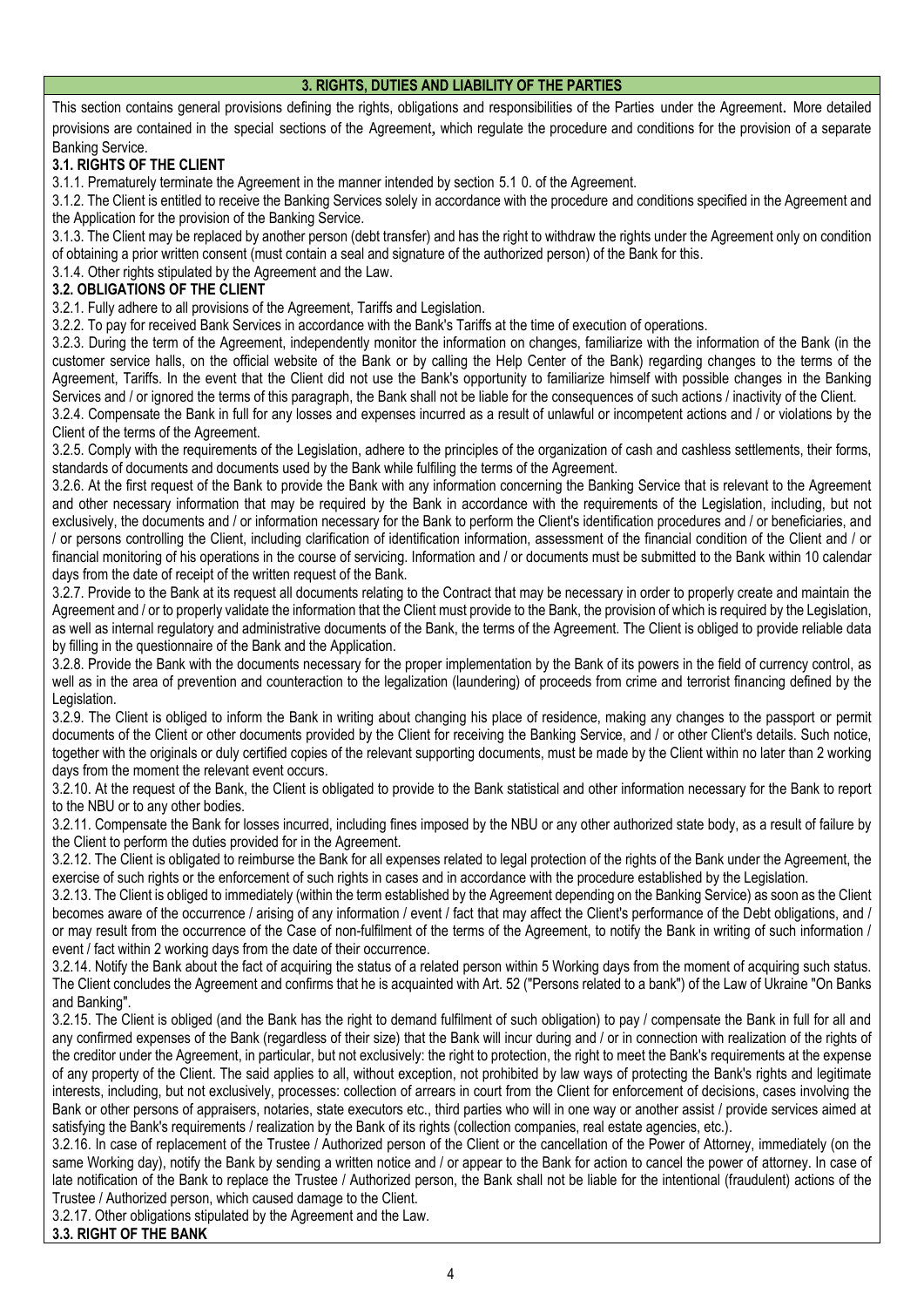3.3.1. Amend the Agreement and Tariffs of the Bank in the order and manner determined by the Parties in section 5.10. of the Agreement.

3.3.2. Change the duration of the Operational day (Operation time), in advance informing the Client about it by placing relevant information on the bulletin board at the location of the institution of the Bank.

3.3.3. The Bank has the right to refuse to accept (not accept) the execution of the Application for provision of Banking Service / Application for the provision of Banking Service (change of the terms of use of the Banking Service), as well as to deny the Client for the provision of any Banking Service. Such refusal / rejection / failure to provide, in particular, may be due to any of the following circumstances (hereinafter - **Negative circumstance**):

1) a change in the situation in the interbank foreign exchange market of Ukraine and / or the economic situation in the credit and financial system of Ukraine and / or the state of the market of cash resources in Ukraine and / or adoption of normative acts by the authorized bodies of Ukraine that may adversely affect the Bank's activities in the field of provision of Banking Services, absence of the Bank's available cash resources necessary for the provision of Banking Service and / or

2) unreliability of submitted documents confirming the Client's financial status and / or other information (documentation) provided by the Client; and / or

3) in the opinion of the Bank, a material deterioration in the financial position of the Client as compared with that which existed at the date of the conclusion of the Agreement, and / or

4) occurrence of the Case of non-fulfilment of the terms of the Agreement and / or any of the Bank's transactions / agreements with the Client and / or with any related persons with respect to the Client and / or any of the Client's transactions / agreements with other financial and credit institutions, which are valid on the date of conclusion of the Agreement and / or will be concluded by the parties of such transactions / agreements during the term of the Agreement; and / or

5) any change(s) in the assurances and guarantees of the Client, provided in accordance with the Agreement; and / or

6) the death of the Client (if the Client is a Self-employed person); and / or

7) submission of a claim for early repayment of the Deposit, the property rights of which are the subject of collateral under any collateral agreement concluded with the Bank; and / or

8) the presence of other circumstances that indicate that the Debt obligations will not be fulfiled in a timely manner.

In addition, the Bank has the right, in its sole discretion, to refuse to accept (not accept) the execution of the Application for provision of Banking Service, as well as to deny the Client for the provision of any Banking Service by not signing the respective Application by the authorized representative of the Bank without explanation of the reasons.

3.3.4. The Bank is entitled to demand early execution of the Debt obligations as a whole or in a part determined by the Bank subject to the occurrence of any Negative circumstances. Such execution of the Debt obligations must be carried out by the Client within 7 Working days from the date of receipt by the Client of the Client's Requirements.

3.3.5. If the Case of non-fulfilment of the terms of the Agreement lasts more than 180 calendar days, the Bank, on its own initiative alone, in order to reduce its own losses and expenses caused by violation of the Client's obligations under the Agreement, has the right to suspend the accrual of the payment for the Banking Service in its own accounting, which in no way affects the Client's performance of the Debt obligations in accordance with the procedure and on conditions stipulated by the provisions of the Agreement.

3.3.7. The Bank has the right to withdraw the right / to replace the creditor in the obligation under the Agreement without the need for obtaining the Client's consent.

3.3.8. The Bank has the right to withhold any thing (money, securities), which the Bank is legally entitled to and which is subject to transfer to the Client or the person specified by the Client as a security of the Bank's requirements for the performance of the Debt obligations. Such retention may, in particular, be expressed in the Bank's failure to fulfil any Customer's requirements for the transfer of things, including the Bank's obligations to the Client under other agreements entered into between the Parties. The Bank has the right to hold the thing in itself if the rights to it that arose after the transfer of the possession of the Bank, acquired a third person. The Bank notifies the Client of seizing the Client within three days from the date of making a decision about this. The Bank has no right to use the thing that it holds in itself, and the Bank does not transfer ownership of it. Such a right of deduction arises in the Bank from the moment the Client fails to perform / improperly performs the Debt Obligations under the Agreement.

3.3.9. The Bank has the right to refuse to use, charge and, accordingly, pay the Client a penalty provided for by the Agreement. In case of application of penalties, the Bank shall send the Client a written request for this.

3.3.10. Fulfilment of Debt Obligations by a third person. During the term of the Agreement, the Bank has the right to accept the execution of the Debt obligations from a third party and, upon signing the Agreement, the Client gives the Bank his consent to this.

3.3.10.1. **Client's agreement to repay the Debt obligations by third party.** Debt obligations under the Agreement may be repaid in full or in part by any third (other) person who expressed willingness and willing to pay the Debt obligations of the Client, upon which the Client, upon signing the Application, gives his consent. In the event that such third (other) person performs the Client's obligations under the Agreement in full, such rights are transferred to such person by the Bank under the Agreement.

3.3.11. Carry out, without prior notice to the Client, photographing and video surveillance in the use of payment devices in the Bank's offices, as well as fixing any contacts with the Client, including but not limited to any telephone conversations with the Client (in particular, Bank employee talks, including the operators of the Help Center, and the Client) on magnetic and / or electronic media to store and use such photos, audio and video materials as evidence.

3.3.12. Prematurely terminate the Agreement in the manner specified in section 5.10. of the Agreement.

3.3.13. Demand documents and information about the Client necessary to find out his person, the essence of activity, financial status, documents necessary for the Bank to properly exercise its powers in the field of currency control, as well as in the area of prevention and counteraction to the legalization (laundering) of proceeds from crime by the way defined by the Legislation. If the Client does not provide necessary documents or information or deliberate submission of false information, the Bank has the right to refuse to provide the Banking Service, as well as to initiate termination of the Agreement.

3.3.14. Other rights stipulated by the Agreement and the Law.

**3.4. OBLIGATIONS OF THE BANK**

3.4.1. To notify the Client of the amendments to the Agreement, Tariffs within the terms and in the manner prescribed by the Agreement.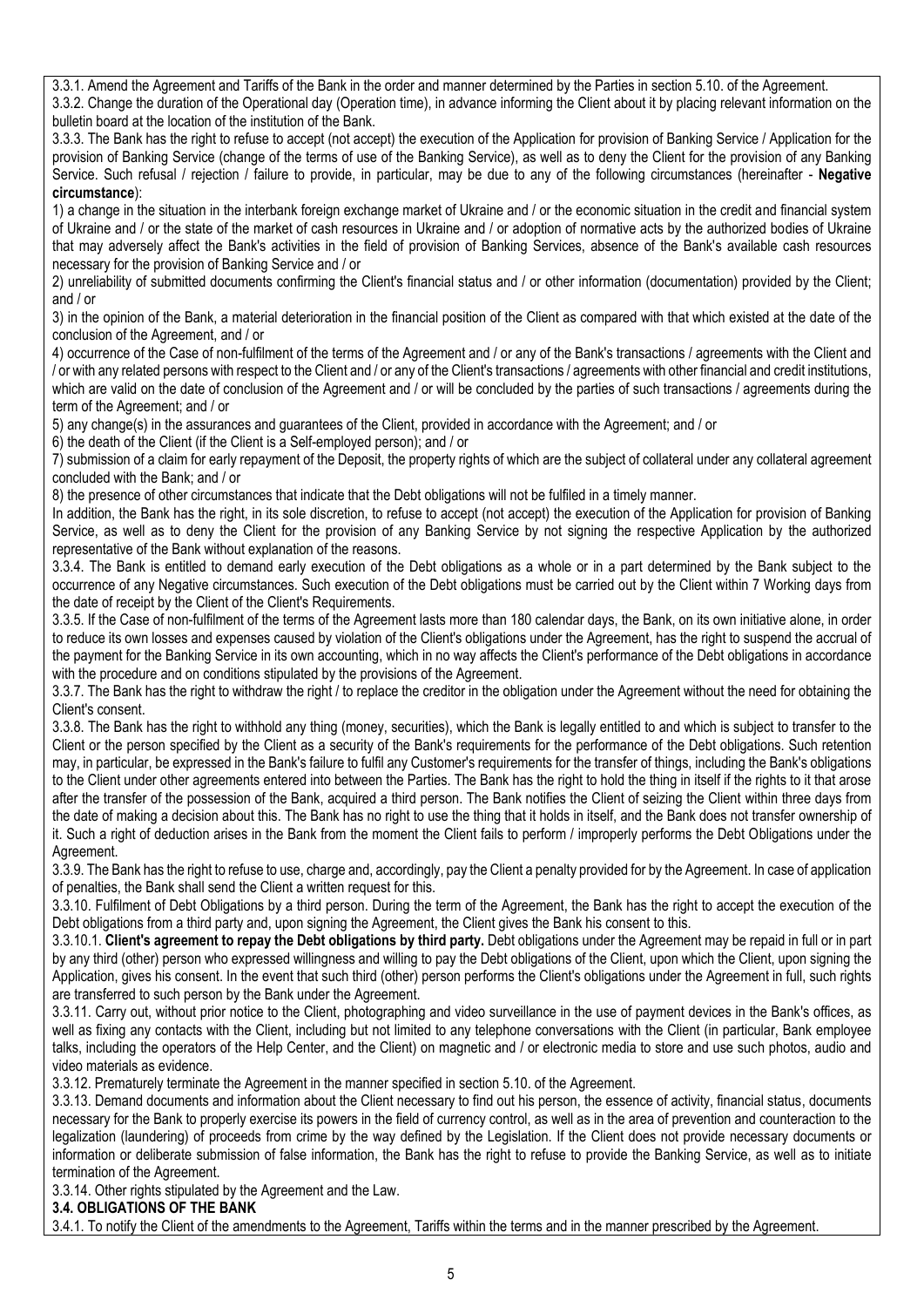3.4.2. Ensure the preservation of information about the Client, which constitutes banking secrecy, except cases specified by the Agreement, and when the disclosure of such information is required by the Legislation.

3.4.3. The Bank undertakes to provide the Banking Service to the Client in accordance with the provisions of the Agreement, subject to approval (acceptance) by the Bank of the Application for Banking Service.

3.4.4. The Bank is obliged to accept the proper performance of the Debt obligations by the Client.

3.4.5. Provide advice to the Client regarding the use of the Bank's services, Tariffs, etc.

3.4.6. Consider the statements (messages) of the Client and report in writing the results of the consideration.

3.4.7. Other obligations stipulated by the Agreement and the Law.

### **3.5. RESPONSIBILITIES OF THE CLIENT**

3.5.1. The Client is responsible for the fulfilment of the terms of the Agreement, Tariffs in accordance with the requirements of the Legislation.

3.5.2. The Customer is responsible for providing false information at the time of conclusion of the Agreement in accordance with the Legislation.

# **3.6. RESPONSIBILITIES OF THE BANK**

3.6.1. The Bank is responsible for the implementation of the terms of the Agreement, Tariffs in accordance with the requirements of the Legislation. 3.6.2. The Bank is released from liability in the event of a change in the Legislation that terminates the legal relations of the Parties under the Agreement.

3.6.3. In case of violation by the Bank of the terms of execution of the Client's order for remittance, the Bank is obliged to pay to the payer a penalty in the amount of 0.01 percent of the amount of delayed payment for each day of delay, which can not exceed 10 percent of the amount of the transfer.

3.6.4. In case of violation by the Bank of the deadlines for completion of the transfer, the Bank is required to pay a penalty of 0.01 percent of the amount of delayed payment for each day of delay, which can not exceed 10 percent of the amount of the transfer.

3.6.5. The Bank is liable in accordance with the Legislation for the unlawful disclosure or use of bank secrecy.

### **4. FEATURES AND CONDITIONS OF USE OF BANKING SERVICES**

# **4.1. BANK SERVICE "PAYROLL CARD PROGRAM"**

**Definition of terms:**

**Banking Day** – part of the Working day, during which banking institutions in Kyiv are opened and carry out operations when dealing with clients. **Payment -** the amount of wages, premiums, compensations, other payments, rewards, as well as any other funds that are payable to the Holder in accordance with the Legislation or on the basis of civil law agreements, in the framework of labor relations.

**Debit-credit scheme** is a payment scheme that provides for the settlement of transactions with the Card within the limits of own funds of the Holder, which are recorded on its Card account, and in case of their shortage, at the expense of the credit line, which is established by the Bank at the request of the Holder in accordance with the terms of the Agreement with the Holder.

**Holder** is the Card Account holder, an individual who is in a labor relationship with the Client or is the Beneficiary of funds from the Client in accordance with the Legislation or on the basis of civil law agreements.

**Agreement with the Holder** is a public agreement on the issuance and servicing of international payment plastic cards (personal), which is placed on the official website of the Bank, which is concluded with the Holder, by signing the Application form for the provision of banking services by JSC "OTP Bank".

**Application of the Holder** - Application form for providing banking services of JSC "OTP Bank", which is concluded between the Holder and the Bank. An integral part of the public agreement on the issuance and servicing of international payment plastic cards (personal), which is placed on the Bank's Official Website.

**Consolidated Statement** is a form of information defined by the Bank which the Client periodically provides to the Bank with the help of the Online Banking System for the provision of the Banking Service "PAYROLL CARD PROGRAM" and / or "SETTLEMENT SERVICES FOR ALLOCATION OF FUNDS".

**Card** is an electronic payment instrument in the form of an issued plastic or other type of card issued in accordance with the Legislation, which is used to initiate the transfer of funds from the payer's account or from the corresponding bank account in order to pay for the value of goods and services, transfer funds from their accounts to the accounts of other persons, receipt of funds in cash form at the cash desks of the banks through bank machines, as well as other operations provided for by the relevant agreement.

**Card account** - a current (card) account, which records transactions by electronic payment instrument (Card).

**Operational Banking Day** - part of the Bank Working day from 9:00 to 16:00 (for intra-bank payments from 9:00 to 17:30), during which the registration, verification, accounting, control of operations is carried out (including acceptance of documents from clients to transfer and documents for recall and processing of them, transfer and execution).

**Client's Account** - Current Account of the Client or Transit Account, the numbers of which are specified in clause 1.1. of the Application.

**Register of Holders** is a list of the Holders, which the Client provides to the Bank by specifying the type of Cards that the Bank should issue on behalf of the Holders during the use by the Client of Banking Service "PAYROLL CARD PROGRAM".

**Working Day** means the day in which commercial banks and currency markets in Kyiv and relevant financial centers of the countries of currencies are open for work with Clients, operations, and cash transfers.

**Online Banking System** is an electronic banking system Client-Internet-Banking "OTP Online", which consists of a set of software and hardware and organizational measures that, based on a separate agreement between the Client and the Bank, ensure the creation, storage and transmission of electronic documents for execution of the Agreement, in particular the Consolidated Statement.

**Tariffs of the Bank** - the amount of fees for Banking Services provided by the Bank to the Client in accordance with the Agreement. In the framework of receiving by the Client of Banking Service "PAYROLL CARD PROGRAM", types of Bank Tariffs, according to which the Client is provided with the Banking Service, is determined by the Parties in the Application. Amendments to the Tariffs of the Bank shall be made by the Bank in accordance with the procedure stipulated by the Agreement. Tariffs of the Bank are an integral part of the Agreement and are posted on the Bank's Official Website.

**Transit account of the Bank** - Transit account of the Bank, the number of which is specified in the Application.

**Authorized person** - an individual who legally carries out the Client's representation at the Bank, in particular, concludes the Agreement, signs the Application and all accompanying documents that are necessary for the fulfilment of the terms of the Agreement.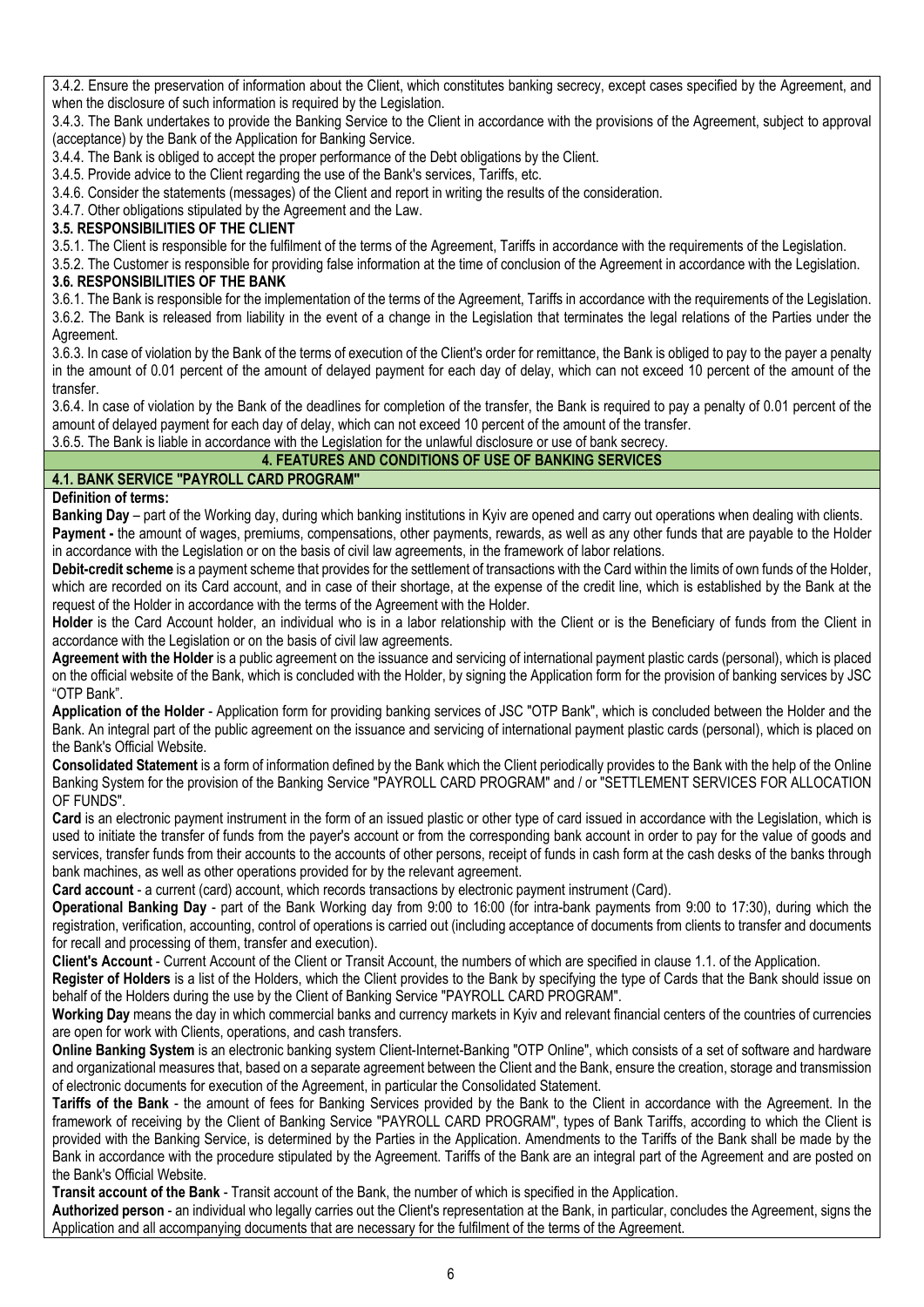**4.1.1. TERMS OF PROVIDING BANKING SERVICES "PAYROLL CARD PROGRAM".** For the order of Banking Service, the Client concludes an Application for the Banking Service with the Bank in duplicate, in accordance with the terms of the Agreement. Prior to the first crediting of the Payments to the Holders' Card Accounts, the Client orders the connection of the Online Banking System in the manner determined by the Agreement.

4.1.1.1. After the conclusion of the Agreement and the order of the Banking Service "Payroll Card Program" and the connection of the Client to the Online Banking System, the Client is obliged to provide the Bank with a properly issued Register of Holders, as well, for the purpose of opening in the Bank of Card Accounts for the Holders:

- to ensure the conclusion by the Holders with the Bank of the respective Holder's Application (with reliable information);

- ensure the Holder to provide the Bank with a copy of the passport or a document that replaces it (passport of a citizen of Ukraine, passport of a citizen of Ukraine for traveling abroad, passport document of a foreigner, temporary certificate of a citizen of Ukraine, residence permit, refugee certificate or other stipulated by law) (all pages with information certified by the Holder's personal signature);

- ensure provision by the Holder to the Bank of a copy of the document confirming the Holder's residence, certified by the Holder's personal signature:

- ensure provision by the Holder to the Bank of a copy of the tax payer's card, certified by the Holder's personal signature;

- ensure provision by the Holder (for non-residents) to the Bank of the visa for countries with a visa regime, unless otherwise provided by the Legislation or a copy of the document confirming the legality of stay in the territory of Ukraine, certified by the personal signature of the Holder;

- ensure provision by the Holder to the Bank (if available) of a passport for travelling abroad – copy of the 1st page, certified by the personal signature of the Holder;

- other documents in accordance with the requirements of the Legislation, upon request of the Bank.

4.1.1.2. After the conclusion of the Agreement and the order by the Client of the Banking Service "Payroll Card Program" in accordance with the procedure stipulated by the Agreement, the Tariffs of the Bank, the standards of international payment systems VISA International and MasterCard WorldWide, and the requirements of the Legislation, the Bank provides a range of the following services:

• to open Card Accounts in the name of the Holders on the basis of **Application Form for the provision of banking services of JSC "OTP Bank"** concluded between the Holder and the Bank (throughout the text of the Agreement - **Application of the Holder)**, which is an integral part of the **public Agreement on issuing and servicing of international payment plastic cards (personal)** placed on the Bank's official website (throughout the text of the Agreement - **Agreement with the Holder**);

• to carry out servicing of Card accounts of Holders under the Debit-credit scheme in accordance with the terms of the Agreement with the Holder. The procedure for using the Cards when making settlements is regulated by the Legislation, norms of international payment systems VISA International or MasterCard WorldWide, this Agreement, Agreement with the Holder.

• to carry out the transfer of the amounts of Payments in accordance with the Consolidated Statement on the Card Accounts of the Holders and carries out servicing of the Card Accounts of the Holders;

• to issue Cards to Holders, which are provided by the Bank's Tariffs.

4.1.1.3. **PAYMENT OF BANKING SERVICES.** For the Banking Service "Payroll Card Program" provided by the Bank, the Client (except for the Budget institutions) shall pay in accordance with the procedure and on the terms and conditions stipulated by the Agreement, the Application for the provision of Banking Service and according to the Tariffs of the Bank.

Customer pays the Bank:

1) The fee (commission) in the amount determined by the Bank's Tariffs to the account for payment of the commission fee specified in the Application for the issue and servicing of the Holders' Cards during the validity period of the Card and during the use by the Client of the the Banking Service;

2) The fee (commission) for the Banking Service "Payroll Card Program", which is calculated as a percentage of the total amount of the Payment. The Commission shall be paid by a separate payment order simultaneously with the transfer of the Payments to the account for payment to the Bank's commission specified in the Application.

### **4.1.1.4. PROCEDURE FOR ORDERING AND ISSUING OF CARDS.**

4.1.1.4.1. During 8 Banking Days, if the other term of the Parties did not specified in the Application, which depends on the number of the Holders, from the date of conclusion of the Agreement and the Agreement with the Holder, and provided the Client fulfils the provisions of clause 4.1.1. -4.1.1.3. (with sub-clauses) of the Agreement, the Bank conducts the identification and verification procedure of the Holders in accordance with the procedure provided by the Legislation, the Bank opens the Card Accounts to the Holders and provides the Cards and PINs for the Card to the Holder.

4.1.1.4.2. During the term of the Agreement, further opening by the Bank of Card accounts to Holders not provided by the Register of Holders, which the Client provides to the Bank after the conclusion of the Agreement (the order of the Banking Service "Payroll Card Program"), is carried out on the basis of an official letter of the Client according to a form determined by the Bank, which provides a list (Register of Holders), which according to the terms of the Agreement it is necessary to open the Card Accounts and issue the Cards.

4.1.1.4.3. Issued Cards and / or PIN-codes are kept at the Bank within 2 calendar months after the end of the month in which the Card / Pin Code was issued. In case of non receipt of the Card and / or Pin Code by the Cardholder within the above term, the Bank shall carry out the procedure for their destruction.

**4.1.1.5. PROCEDURE FOR REISSUE OF CARDS**. The term of the Card is determined by the Agreement with the Holder. Within 10 calendar days prior to the expiry date of the Card, the Client shall provide to the Bank the Register of Holders, which will extend the validity period of the Card, or refuse their prolongation by sending the Register of such Holders to the Bank, indicating the reasons for the refusal.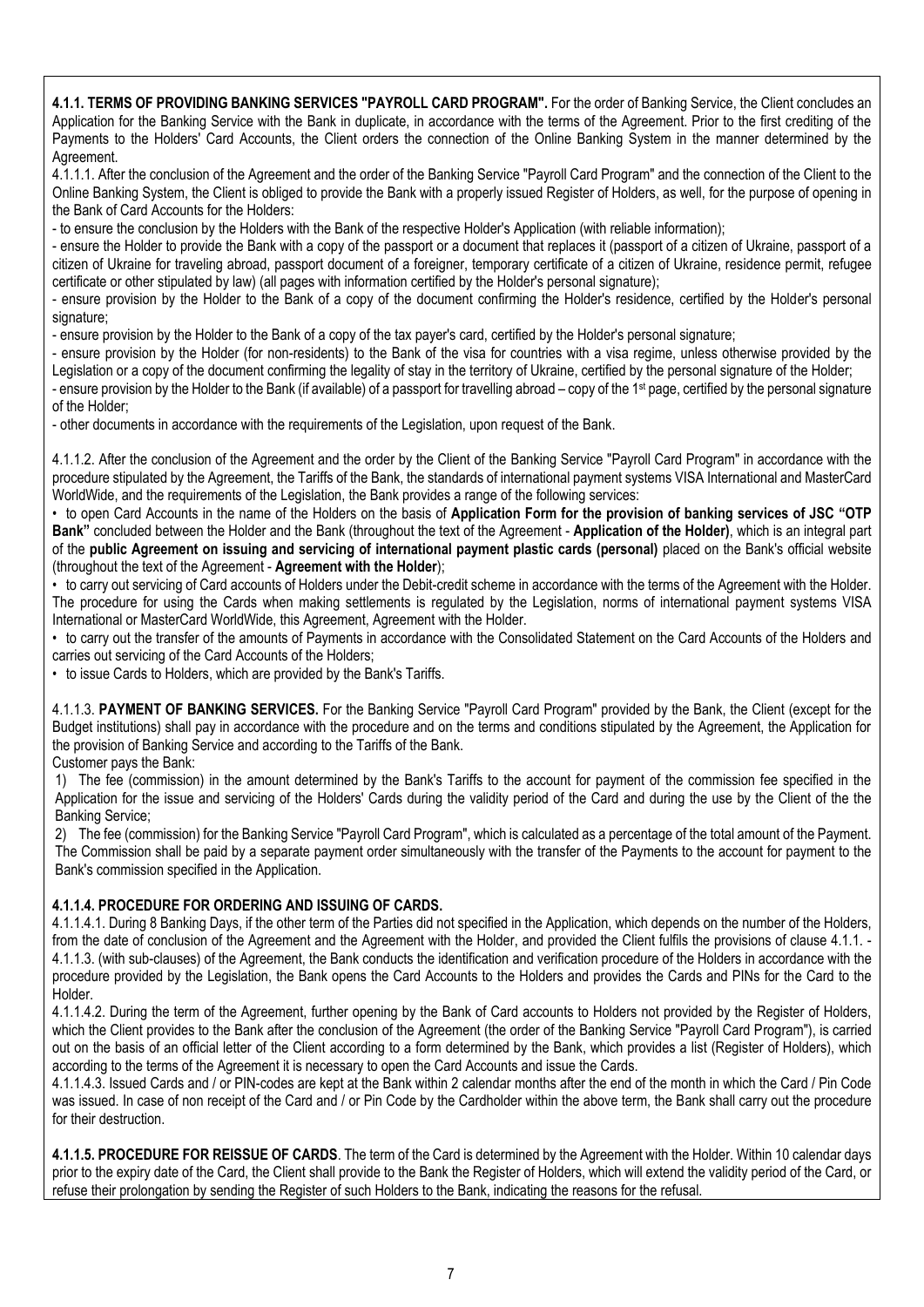4.1.1.5.1. In case of prolongation of the validity period of the Card, the Client shall, before the receipt of new Cards, pay the Bank remuneration in accordance with the current Bank's Tariffs. New Cards are provided by the Bank to Holders subject to the Client's indebtedness to the Bank on the payment of Settlement and Cash Service (SCS).

4.1.1.5.2. If it is necessary to redeem the Card at the initiative of the Holder, not because of the expiration of the validity period of the Card (for example, in case of its loss, theft, physical damage, etc.), the new Cards are redeemed by the Bank from the moment of conclusion between the Bank and the Holder of the respective Application of the Holder and subject to payment by the Holder of the fee for reissuing the Card, in accordance with the current Bank's Tariffs.

# **4.1.1.6. PROCEDURE FOR ENROLMENT OF PAYMENTS TO HOLDERS.**

4.1.1.6.1. **ORDER ON DIRECT DEBIT TRANSFER**. By conclusion the Application, the Client gives the Bank an instruction to carry out a direct debit transfer from the Client's Account opened with the Bank, the details of which are indicated in the Application, for the Bank's provision of Banking Services specified by the Agreement.

When transferring / debiting funds from the Client's Account, a clear justification of the financial transaction ("Replenishment of Cards (salary for a certain month / for one half of the relevant month / premium, etc.), Client's name, number and the date of the Application for the Banking Service, on the basis of which the "Payroll Card Program" is ordered).

*Disclaimer: By making a direct debit transfer of funds from the Client's Account on the basis of the Agreement, the Bank issues a memorial order. The Bank is the payee of the specified direct debit transfer. Client is responsible for the correctness of the data specified in the Consolidated Statement.*

4.1.1.6.2. **CONSOLIDATED STATEMENT.** The Client sends the Bank with the Online Banking System the Consolidated Statement in electronic form. Consolidated Statement is formed on a template using the Online Banking System with Electronic Digital Signatures of the Client and must contain the surnames, names, patronymic (if any) of the Holders, their Card Account numbers, the amount of Payments to be credited to the Holders' Card accounts, the total amount of Payment due to according to Consolidated Statement and other binding information for filling in.

**Note 1:** In case of failure of the Online Banking System (for the period of repair of the Online Banking System) or if the Client does not have installed the Client-Bank System, the Client is entitled to provide the Consolidated Statement in paper form, certified by the signature of the Authorized Person and the seal of the Client (if necessary), according to the form, which is indicated in the annex to a separate agreement, concluded between the Parties, on the basis of which the Online Banking System was connected to the Client or in the appendix to the Application.

**Note 2:** In the event of a change in the composition of the Authorized Persons, the Client undertakes to make changes in advance in the signatures of the Authorized Persons approved by the Parties in the manner specified in Note 1, Clause 4.1.1.6.2 of the Agreement.

4.1.1.6.3. On the basis of the Client's order for a direct debit transfer, in case of receipt of the Consolidated Statement during the Operational Banking Day and, on condition of the sufficient amount of cash on the Client's Account, the Bank, on the same Banking Day, shall withdraw from the Client's Account to the Transit Bank Account the total amount of funds according to the Consolidated Statement for further enrolment of Payments to the Card Accounts of the Holder with the simultaneous enrolment of the commission to the accounts specified in the Application for the Banking Services provided to the Client (except for the Budget institutions).

In case of receipt of the Consolidated Statement from the Client after the closing of the Operational Banking Day, the Bank carries out banking operations specified in clause 4.1.1.6.3. of the Agreement, the next Operational Banking Day.

4.1.1.6.4. In case of insufficient funds on the Client's Account to execute direct debit transfer according to clause 4.1.1.6.3. of the Agreement or in case of impossibility to transfer funds from the Transit Bank account to at least one of the Card accounts of the Holder specified in the Consolidated Statement, in particular, but not exclusively, in connection with the closure of the Holder's Card Account, blocking of credit operations on a Card Account or from other reasons, the Bank through the Online Banking System returns the Consolidated Statement to the Client without execution at latest on the next Banking Day.

4.1.1.6.5. In case of the Client's wish for the Bank to distribute funds according to Consolidated Statement not from the Client's Account, but from another Client's current account opened with the Bank or from a current account opened in another bank (further together – **Other Client's Account**), the Client follow these steps:

4.1.1.6.5.1. From the Other Client's Account transfers by transfer order the amount to the Transaction Account in the national currency for further crediting by the Bank of Payments in accordance with the Consolidated Statement to the Holders' CardAccounts;

4.1.1.6.5.2. From Other Client's Account to the accounts of the Bank, according to the Application, transfers the amount of the commission fee of the Bank for the Banking Services provided under the Agreement;

4.1.1.6.5.3. On the day of transfer of funds in accordance with clauses 4.1.1.6.5.1. and 4.1.1.6.5.2. of the Agreement, the Client provides to the Bank Consolidated Statement through the Online Banking System in the electronic form.

The Bank conducts banking operations specified in clause 4.1.1.6.5. (with sub-clauses) of the Agreement, the next Operational Banking Day.

# **4.1.2. RIGHTS, DUTIES, RESPONSIBILITIES OF THE PARTIES**

# **4.1.2.1. Obligations of the Client**

4.1.2.1.1. Ensure transmission to the Bank of the documents and reliable information of the Holders specified in clause 4.1.1.1. of the Agreement necessary for the Bank to open the Card accounts and issue the Cards to the Holders.

4.1.2.1.2. Submit the Consolidated Statement to the Bank according to the model defined in the Application, which is formed using the Online Banking System.

4.1.2.1.3. Make payments for Banking services, in accordance with the Agreement, Statements and Tariffs of the Bank (except for the Budget institutions).

4.1.2.1.4. In case of termination of the Client's labor relations with the Holder (regardless of the initiative: on the initiative of the Holder or the Client), the Customer shall, within 14 calendar days after the date of dismissal, notify the Bank in writing, indicating the date of release of the Holder.

4.1.2.1.5. Comply with the conditions specified by the Agreement and the Legislation.

#### **4.1.2.2. Obligations of the Bank**

4.1.2.2.1. Open Card Accounts to Holders and issue Cards to Holders in accordance with the terms of the Agreement.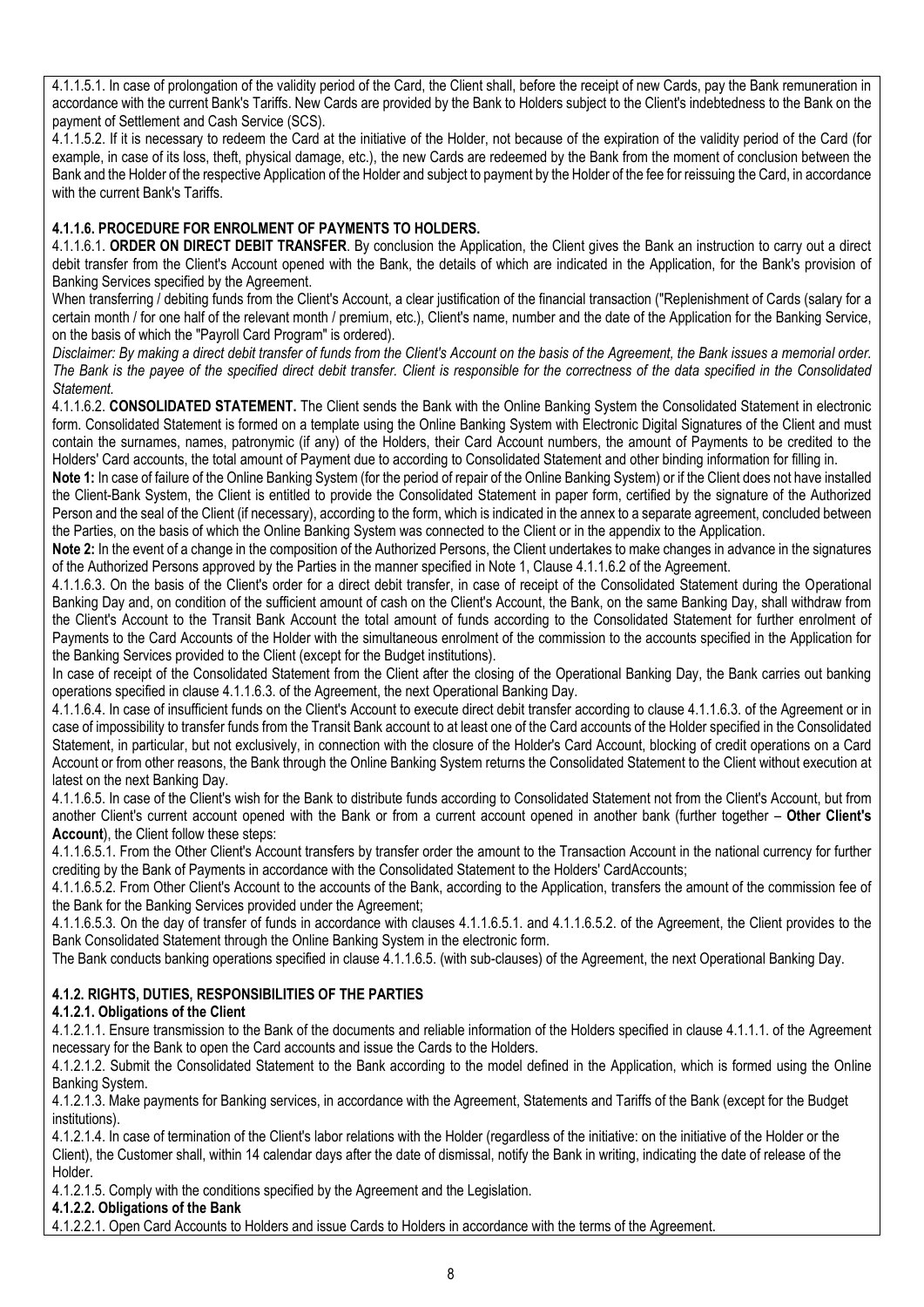4.1.2.2.2. Credit the Holder's Card Accounts to the amount of the Payments transferred by the Client according to the information specified by the Client in the Consolidated Statement in the order and within the terms specified in the Agreement.

4.1.2.2.3. Issue Cards and intact PIN-envelopes to Holders with registration details of the transfer.

4.1.2.2.4. Not to disclose to third parties the information about the Client, which is banking secrecy, except in cases stipulated by the Agreement and the Legislation.

4.1.2.2.5. Comply with the conditions specified by the Agreement and the Legislation.

### **4.1.2.3. Rights of the Client**

4.1.2.3.1. Determine the Holders to whom the Bank will provide the Banking Service in accordance with clause 4.1.1.2 of the Agreement.

4.1.2.3.2. Determine the amount of Payments which will be made by the Bank on the Holders' Card Accounts.

4.1.2.3.3. Receive consultations regarding the use of the Banking Service, the procedure for the fulfilment of the terms of the Agreement.

4.1.2.3.4. In case of a wish to stop using the Banking Service "Payroll Card Program", inform the Bank about it in writing within 14 calendar days prior to the scheduled date of termination, by concluding with the Bank of Application for refusal to receive the Banking Service.

### **4.1.2.4. Rights of the Bank**

4.1.2.4.1. Do not debit to the Holders' Card Accounts of the amount of Payment in case of non-compliance of the amount of funds specified by the Client in the Consolidated Statement and the amount actually transferred by the Client until the circumstances of such inconsistency are determined. 4.1.2.4.2. In case of insufficient funds on the Client's Account to make a direct debit transfer for payment of the Banking Service, return without the fulfilment of Consolidated Statement (in accordance with clause 4.1.1.6.4 of the Agreement).

4.1.2.4.3. Amend the Agreement and Tariffs of the Bank in the process and manner specified by the Parties in section 5.10 of the Agreement. **4.1.2.5. Responsibilities of the Parties**

4.1.2.5.1. In case of improper or untimely enrolment of Payments to the Holders' Card Accounts of the Bank, except in cases of technical malfunction of the Online Banking System, the Bank, at the written request of the Client, pays to the Client a fine in the amount of double NBU discount rate from the amount of incorrectly or lately credited amount for each day of delay.

4.1.2.5.2. The Bank is not liable for damages caused by the incompleteness and / or unreliability of the information that the Client has provided to the Bank in the Consolidated Statement, as well as in the event of a failure of the Online Banking System and / or payment systems, interruptions and fluctuations in the supply of electricity and ie, that is, if such circumstances result in the objective impossibility for the Bank to fulfil its obligations under the Agreement.

4.1.2.5.3. The Client is responsible for the compliance of the amounts of the Payments specified in the Consolidated Statement and the amount actually transferred to the Bank for debiting of the Card Accounts of the Holders, as well as the accuracy and completeness of the information provided to the Bank in the Consolidated Statement;

4.1.2.5.4. The Bank is responsible for the unlawful disclosure and / or use of information about the Client, which is banking secrecy, in accordance with the Legislation.

**4.1.3. TERMS OF BANKING SERVICE.** The Bank provides the Banking Service specified in this Section of the Agreement from the moment the Parties make an Application for the provision of the Banking Services before the Parties make an Application for refusing to receive Banking Services, but in any case, to the Parties to fulfil their obligations under the Agreement in full or until the termination of the Agreement in cases stipulated by the Agreement and / or by the Law.

# **4.2. BANK SERVICE "SETTLEMENT SERVICES FOR ALLOCATION OF FUNDS"**

**Banking Day** – a part of the Working Day, during which banking institutions in Kyiv are opened and carry out operations when dealing with clients. **Payment** - the amount of payment / prepayment of services rendered / work performed in accordance with foreign economic agreements on the provision of services, wages, bonuses, compensations, scholarships, shares, other payments, rewards, as well as any other funds payable to the Beneficiary in accordance with Legislation or on the basis of civil law agreements.

**Electronic signature** - the secret keys generated by the Bank and provided to the Client on a key floppy disk for the purpose of signing documents that can verify, authenticate such documents and identify the signatory.

**Operational Banking Day** – a part of the Bank's working day from 9:00 to 16:00 (for intra-bank payments from 9:00 to 17:30) during which the registration, verification, accounting, control of operations is carried out (including acceptance of documents from Clients on transfer and documents for recall and processing of them, transfer and execution).

**Current Account of Beneficiary** –current account of the Beneficiary, opened at the Bank.

**Card Account of Beneficiary** - current (card) account of the Beneficiary, opened at the Bank.

**Consolidated Statement** – a form of information specified by the Bank, the form of which is set forth in the Application, which the Client periodically provides to the Bank with the help of the Online Banking System to provide the Bank with the Banking Service "SETTLEMENT SERVICES FOR ALLOCATION OF FUNDS" (the document containing the Beneficiary data and the Current Accounts of Beneficiary, as well as information on the amounts and procedure of distribution of funds among the Beneficiaries).

**Beneficiary** - an individual / individual entrepreneur who is the payee (Payments) from the Client to the Beneficiary's Current / Card Account, in accordance with the Legislation or on the basis of civil law agreements.

**Agreement with the Beneficiary** – a public agreement on opening and servicing a bank account in foreign and national currency for individuals, which is placed on the official website of the Bank, which is concluded with the Beneficiary, by concluding the Application Form for the provision of banking services by JSC "OTP Bank".

**Settlement and cash services (SCS)** - providing by the Bank to the Client on the basis of the agreement for the provision of services concluded between them related to the transfer of funds to the account(s) of the Client or third parties, as well as the implementation of other operations provided for in the Agreement, the settlement / cash servicing and provision of other Banking Services to the Client, the form and contents of which the Bank develops on its own.

**Online Banking System** – an electronic banking system Client-Internet Banking "OTP Online", which consists of a set of software and hardware and organizational measures that, based on a separate agreement between the Client and the Bank, ensure the creation, storage and transmission of electronic documents for execution of the Agreement, in particular the Consolidated Statement.

**Transit account of the Bank** - Transit account of the Bank, the number of which is specified in the Application.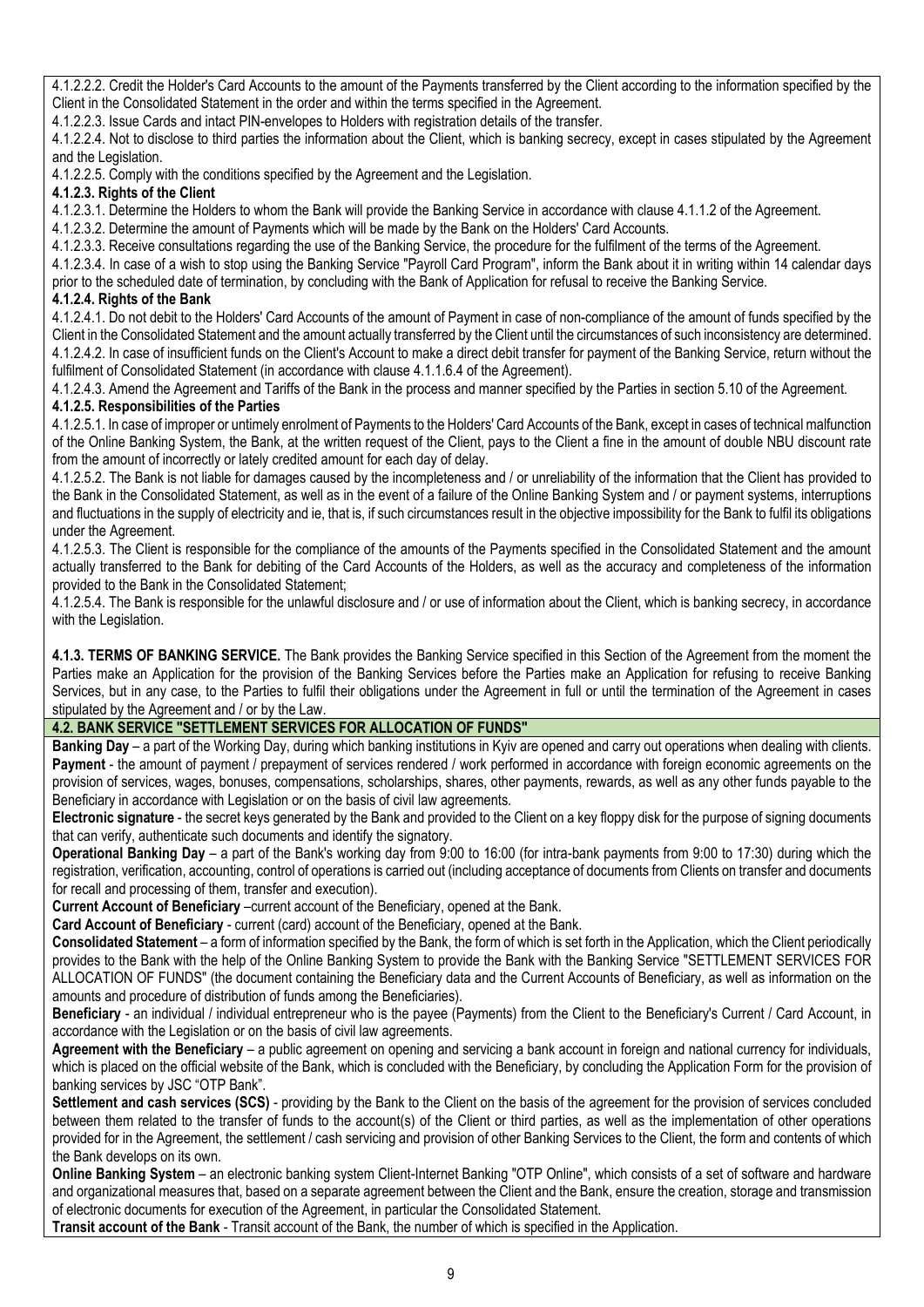**Authorized person** - a person who legally carries out the Client's representation in the Bank, in particular, concludes the Agreement, signs the Application and all accompanying documents that are necessary for the fulfilment of the terms of the Agreement.

**4.2.1. TERMS OF PROVIDING BANKING SERVICE "SETTLEMENT SERVICES FOR ALLOCATION OF FUNDS".** To order the Banking Services, the Client concludes an Application for the Banking Service with the Bank in duplicate, in accordance with the terms of the Agreement. After entering into the Agreement and ordering the Banking Service "SETTLEMENT SERVICES FOR ALLOCATION OF FUNDS" and connecting the Client to the Online Banking System, the Bank, in accordance with the procedure provided for in this Section of the Agreement, the Bank's internal documents, payment system rules and requirements of the Legislation, carries out the settlement and cash servicing of the Client by distributing the amounts of payments in national and / or foreign currency, which do not contradict the Legislation, to the Current / Card accounts of the Beneficiaries on the basis of Consolidated Statement received from the Client or the Authorized person, in the order provided by this section of the Agreement.

4.2.1.1. The procedure for using the Current / Card Account of the Beneficiary in conducting transactions is regulated by the Law and the Agreement with the Beneficiary.

4.2.1.2. To debit Payments on Current / Card Accounts of the Beneficiaries, Client:

- from his current account transfers via payment order (SWIFT transfer) the amount in foreign currency to the Transit Bank Account for the subsequent debit of Payments to Current / Card Accounts of Beneficiaries and the amount of remuneration of the Bank (commission) for the Settlement and cash servicing under the Agreement in the amount and according to the procedure established by clause 4.2.1.5 of the Agreement. - the Parties may agree on the possibility of conducting Payments in national currency, the terms of which are defined in the Application (individual conditions).

- no later than 2 Banking Days from the day the funds are transferred to the Transit Bank Account, the Bank shall provide the Consolidated Statement electronically generated (i) in accordance with the form given in the Application. Certified by the Electronic Signature (s) of the Authorized person specified in the Application, the Consolidated Statement is sent by the Client to the Bank through the Client-Bank System in the format MS-Excel file with the activated macros "Insert", "Delete", "Export", "Settings". When creating a file to add or remove a line with information about new Beneficiaries, the Client uses the program macros "Paste", "Delete". Files with a different structure or formed not according to the specified algorithm will not be processed by the Bank.

**Note 1:** In case of failure of the Online Banking System (for the period of repair of the Online Banking System), the Client is entitled to provide the Consolidated Statement in paper form, certified by the signature of the Authorized Person indicated in the Application and the seal of the Client (for necessity).

**Note 2:** In the event of a change in the composition of the Authorized Persons, the Client undertakes to make changes in the signatures of the Authorized Persons, which are approved by the Parties in the Application, in advance.

Note 3: Client is responsible for the correctness of the data specified in the Consolidated Statement and for the payment of taxes from the amount of Payments to the Beneficiaries in accordance with the Legislation, if the Client is a tax agent in accordance with the Legislation. In case of providing the Client with the Consolidated Statement in a form which does not conform to the specimen in the Application, the Bank does not transfer the Payments to Current / Card Accounts of the Beneficiaries until the moment of receipt of the corrected Consolidated Statement.

4.2.1.3. The Bank ensures that Payments are credited to the Beneficiary's Current / Card Accounts within 5 Banking Days from the moment the Consolidated Statement (or Consolidated Statements in paper form in accordance with the Note to clause 4.2.1.2 of the Agreement) is received, the Client's advance payment, including the amount of remuneration to the Bank (commission) to the Transit Bank Account in accordance with the requirements of clause 4.2.1.2 of the Agreement.

4.2.1.4. The Client shall transfer funds to the Transit Bank Account from abroad in accordance with this Section of the Agreement and the Legislation. When transferring the SWIFT transfer should indicate the purpose of the payment, the sample of which is enclosed in the Application. 4.2.1.5. The amount of the remuneration of the Bank (commission) for the Settlement and Cash Service under the Agreement is the respective percentage (%), the amount of which is determined by the Parties in the Application and is calculated from the total amount of cash (Payments) transferred by the Client to the Transit Bank account for transferring to Current / Card Accounts of Beneficiaries, but not less thsan amounts the Parties specified in the Statement. The amount of the Bank remuneration (commission) is included in the total amount of cash transferred by the Client to the Transit Bank Account and is indicated in the Consolidated Statement. The Bank counts the amount of remuneration (commission) for the Settlement and cash servicing under the Agreement each time cash is received after the Distribution of Payments to the Current / Card Accounts of the Beneficiaries according to the Consolidated Statement.

4.2.1.6. The Bank repaid to the Client in full with the date of the currency plus two Banking Days from the date of writing off funds from the Transit Bank Account without the retention of commission for return in the following cases:

1) if to the moment of receipt of the Consolidated Statement from the Client to the Bank through the correspondent bank of the Bank the SWIFT message is received in the format SWIFT MT199 on withdrawal of funds;

2) if within 2 Banking Days from the moment of Consolidated Statement receipt from the Client to the Bank, the Bank has detected discrepancies in the details of the Beneficiaries indicated in the Consolidated Statement with the data in the Bank's systems (information on the details of the Beneficiaries owned by the Bank in connection with the conclusion of the Agreement with the Beneficiary) and / or the amount of revenues for the Transit Bank Account does not coincide with the Consolidated Statement amount and if within 2 Banking Days from the moment of receipt of the Consolidated Statement the Client does not send the corrected Consolidated Statement to the Bank, the Bank refunds the amount revenues to the Transit Bank Account.

### **4.2.2. RIGHTS, DUTIES, RESPONSIBILITIES OF THE PARTIES.**

### **4.2.2.1. Bank is obligated:**

4.2.2.1.1. At the written request of the Client, provide electronically the numbers of Current / Card Accounts of Beneficiaries for forming the Consolidated Statement, taking into account the provisions of clause 5.5.2.1 of the Agreement.

4.2.2.1.2. Upon signing the Application and concluding the Agreement before the first transfer of funds to Current / Card accounts, provide the Client with an electronic Consolidated Statement form in accordance with the form contained in the Application, which shall contain full information regarding the Beneficiaries and their Current Account numbers.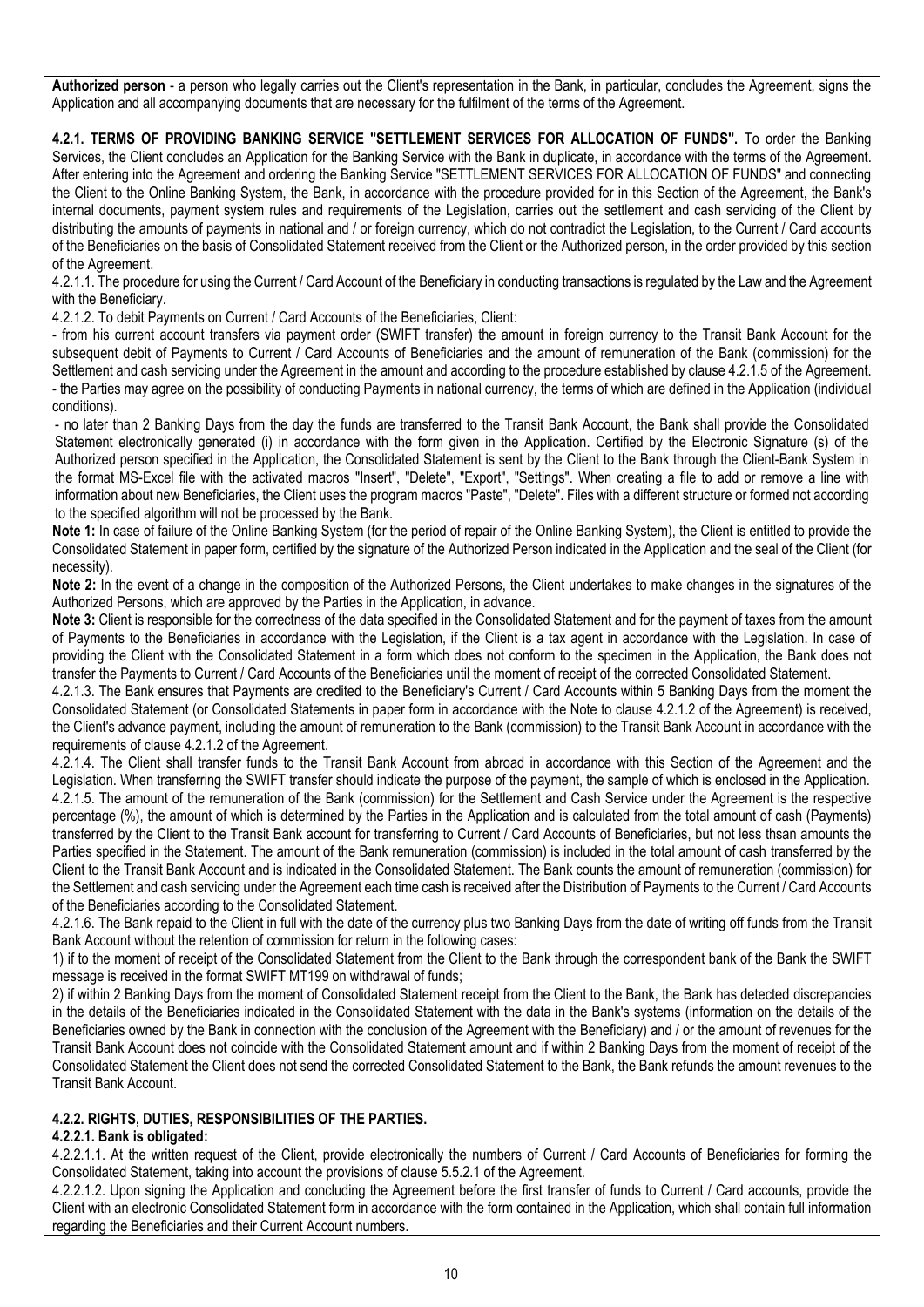4.2.2.1.3. To open the Transit account of the Bank in order to credit the total amount of cash (Payments) received from the Client with the appointment of payment, the form of which is indicated in the Application, for further distribution of payments to the Beneficiaries on their Current / Card accounts.

4.2.2.1.4. Carry out:

- crediting of the total amount of cash received from the Client to the Transit Bank account;

- distribution of Payments to Beneficiaries on their Current / Card Accounts;

- crediting of Payments to Current / Card accounts of Beneficiaries in accordance with the procedure provided by this section of the Agreement in accordance with the Consolidated Statement and provided to the Bank by the Client through the Online Banking System or on paper, in cases specified in this Section of the Agreement.

4.2.2.1.5. Not to disclose to third parties information about the Client, which is banking secrecy, except in cases stipulated by the Agreement and the Legislation.

4.2.2.1.6. Comply with the conditions specified by the Agreement and the Legislation.

### **4.2.2.2. Client is obligated:**

4.2.2.2.1. Comply with the conditions and procedure for obtaining the Banking Services specified in clause 4.2.1. (with sub-clauses) of the Agreement.

4.2.2.2.2. The Client informs the Beneficiary that the fulfilment of all obligations of the Beneficiary to the Bank is carried out at the expense of the Beneficiary.

4.2.2.2.3. The Client guarantees the non disclosure of information that constitutes banking secrecy with respect to the Beneficiaries to third parties and ensures the provision of the Bank with the consent of the Beneficiary to provide information about the Beneficiaries of the Bank to the Client for the fulfilment of the conditions of this Section of the Agreement..

4.2.2.2.4. Submit on request of the Bank documents which are necessary for the Bank to carry out currency control and financial monitoring.

4.2.2.2.5. Comply with the conditions specified by the Agreement and the Legislation

### **4.2.2.3. Rights of the Client**

4.2.2.3.1. Determine the list of Beneficiaries to be included in the Consolidated Statement.

4.2.2.3.2. Determine the amount of Payments to be made by the Bank on the Current / Card Banks of the Beneficiaries .

4.2.2.3.3. Receive consultations regarding the use of the Banking Service, the procedure for the fulfilment of the terms of the Agreement.

4.2.2.3.4. In case of a desire to stop using the Banking Service "SETTLEMENT SERVICES FOR ALLOCATION OF FUNDS", inform the Bank about it in writing within 14 calendar days before the scheduled date of termination, by concluding the Bank Application for refusal to receive the Banking Service.

4.2.2.3.5. The Client has the rights stipulated by the Law.

# **4.2.2.4. Rights of the Bank**

4.2.2.4.1. Not to credit Current / Card accounts of Beneficiaries in case of non-compliance of the amount of funds specified by the Client in the Consolidated Statement and the amount actually transferred by the Client until the circumstances of such inconsistency are clarified.

4.2.2.4.2. To amend the Agreement in the order and manner specified by the Parties in section 5.10 of the Agreement.

4.2.2.4.3. In cases of violation by the Client of the requirements of the Law or the terms of the Agreement, the Bank has the right to terminate the settlement and cash servicing in accordance with the provisions of this section of the Agreement in order to eliminate the said violations by the Client.

4.2.2.4.4. The Bank, in accordance with the Law, has the right to demand from the Client the documents necessary for the Bank to carry out currency control and financial monitoring.

### **4.2.2.5**. **Responsibilities of the Parties.**

4.2.2.5.1. The Bank is not liable for damages caused by the incompleteness and / or unreliability of information that the Client has provided to the Bank in the Consolidated Statement, as well as in the event of failure of the NBU Electronic Payment Systems, interruptions and fluctuations in the supply of electricity, etc., so, if such circumstances result in the objective impossibility for the Bank to fulfil its obligations under the Agreement.

4.2.2.5.2. The Client is responsible for the compliance of the Payments indicated in the Consolidated Statement and the amount actually transferred to the Bank to be credited to the Current / Card Accounts of Beneficiaries, as well as for the accuracy and completeness of the information provided to the Bank in the Consolidated Statement;

4.2.2.5.3. The Bank is responsible for the unlawful disclosure and / or use of information about the Client, which is banking secrecy, in accordance with the Legislation.

4.2.2.5.4. The Parties are liable for non-fulfilment or improper fulfilment of their obligations under the Agreement in accordance with the requirements of the Legislation.

**4.2.3. TERMS OF BANKING SERVICE.** The Bank provides the Banking Service specified in this Section of the Agreement from the moment the Parties make an Application for the provision of Banking Services before the Parties make an Application for refusing to receive Banking Services, but in any case, before fulfilment by the Parties of their obligations under the Agreement in full or until the termination of the Agreement in cases stipulated by the Agreement and / or by the Law.

#### **5. MISCELLANEOUS**

### **5.1. DIRECT DEBIT TRANSFER**

5.1.1. In accordance with Art. 26 of the Law of Ukraine "On payment systems and transfer of funds in Ukraine" and / or the provisions of clause 6.6. Chapter 6 of the Instruction on cashless settlements in Ukraine in national currency, approved by the Resolution of the Board of the National Bank of Ukraine No. 22 of January 21, 2004, and / or clause 1.5. of Regulation on the procedure for execution by banks of documents for transfer, compulsory write-off and arrest of funds in foreign currencies and bank metals, approved by the decision of the Board of the National Bank of Ukraine No. 216 dated July 28, 2008, the Client entrusts the Bank with the obligation to effect the direct debit transfer of funds at the appropriate amount from any of his accounts opened with the Bank in the following cases:

5.1.1.1. for the transactions executed in accordance with the Agreement and the services rendered in the amounts stipulated by the Tariffs of the Bank at the time of payment of the Client's debt obligations to the Bank (both overdue payments and payments which terms of payment matured)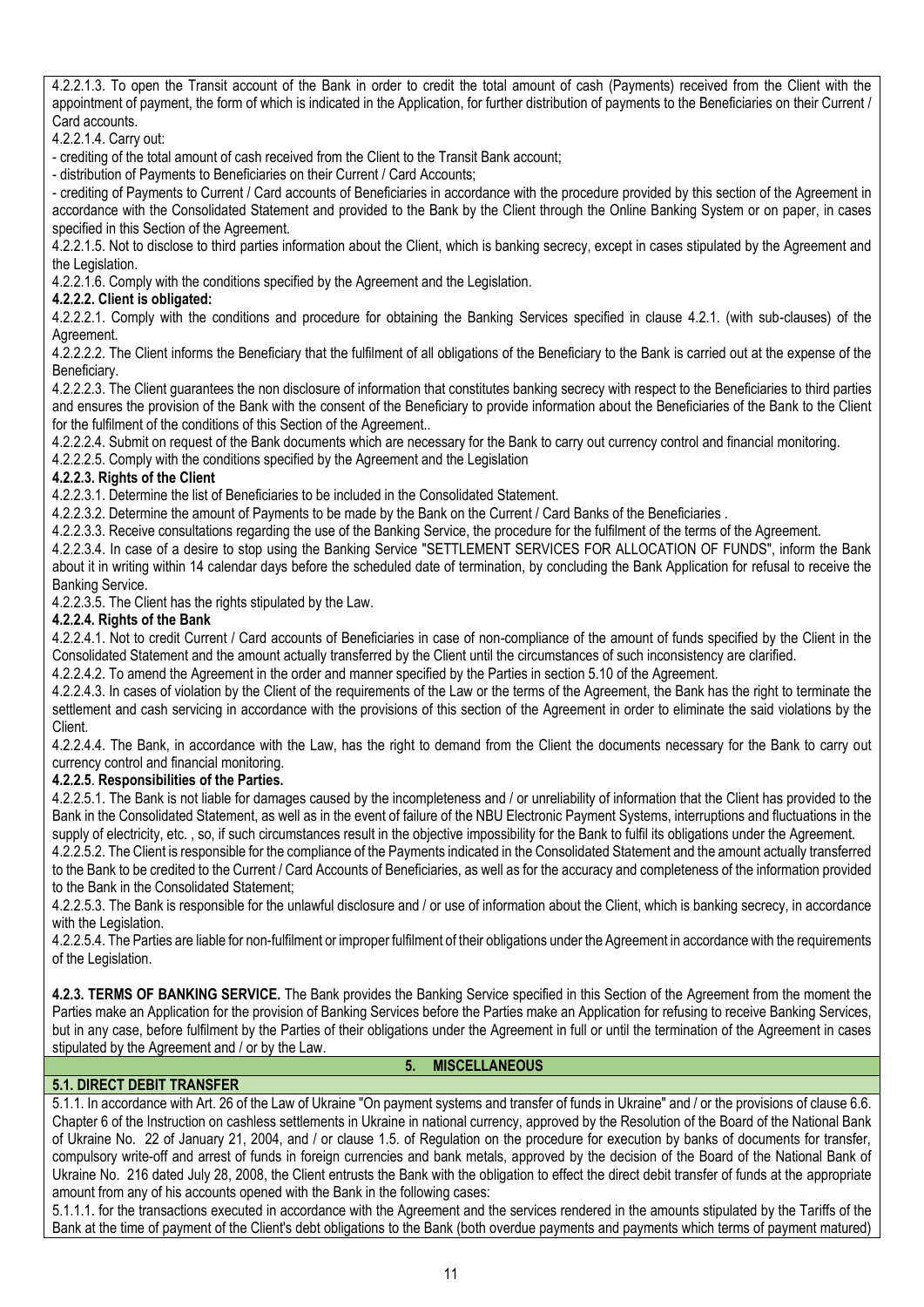under any contracts entered into between them and the Bank, including (but not exclusively) under the Agreement, loan agreements, security contracts, insurance contracts (write-off by the Bank of the amount of insurance remuneration received by the Client under the insurance contracts under which the Bank acts as the beneficiary), etc., and gives the right of the Bank through the direct debit transfer from the account to receive the amount necessary for the full performance of the obligations under the Agreement and the above-mentioned agreements and for the return of the mistakenly credited funds. The right to direct debit transfer is considered to have passed to the Bank on the day following the day when the obligation under the Agreement or agreement concluded by the Client with the Bank and / or counterparties should be fulfiled by the Client in accordance with its terms.

*Disclaimer 1:* The frequency of write-offs of the remuneration of the Bank for transactions performed in accordance with the Agreement and the services rendered (simultaneously with the transaction, monthly, quarterly, etc.) is set by the Bank on its own.

*Disclaimer 2:* When the Bank proceeds with the direct debit transfer of monetary funds in a currency other than the currency of the Debt obligations, the Client hereby instructs and renders the Bank with all necessary powers for this purpose, namely, but not limited to: on behalf and at the expense of the Client to make non-cash purchase / sale / currency exchange at the rate determined by the Bank independently, at the same time such rate may not be greater / less than the purchase / sale / exchange rate valid on the day of the direct debit transfer on the cash office of the Bank. For each such direct debit transfer by the Bank of cash in a currency other than the currency of the debt obligations, the Client is obliged to pay to the Bank a settlement service fee for settlement services in the amount determined by the Bank's Tariffs and calculated from the amount of cash written off by the Bank.

5.1.1.2. in case of transfer to the Client's account of the amount of the transfer and receipt from the bank serving the person from whose account such transfer was made, the notification of the false or unauthorized transfer (hereinafter - **Bank notice**), the Client gives the Bank the power of attorney (right) to make a direct debit transfer the corresponding amount of money (indicated in the Bank's notification) from any Client's account and transfer it to the account specified in the Bank notice. Such an order shall be executed by the Bank not earlier than the date of receipt of the Bank notice. At the same time, the Bank, on its own and at its own discretion, makes a decision to execute the said order on a direct debit transfer; 5.1.1.3. in case of transfer to the Client's account of the transfer from an account opened by the Bank to another client (hereinafter - **Unfair Payer**) and the receipt of written confirmation from such an Unfair Payer of the absence of an initiative from his side in the execution of the said transfer (hereinafter - **Customer Confirmation**), the Client gives the Bank an instruction (right) to make a direct debit transfer of the corresponding amount of money (indicated in the Customer Confirmation) from the Customer's account and transfer it to the account of the Unpaid Payer. Such an order shall be executed by the Bank not earlier than the date of receipt of the Customer Confirmation. At the same time, the Bank, on its own and at its own discretion, makes a decision to execute the said order on a direct debit transfer;

5.1.1.4. in the case of application to the Bank by the controlling bodies (tax authorities) of penalties for non-payment by the Client of the personal income tax - in the amount of such penalties, as compensation by the Client of losses incurred by the Bank;

5.1.1.5. the amount of overdue debts on the basis of the order on compulsory payment of a debt obligation;

5.1.1.6. amount of funds in case of non-compliance of the operation performed by the mode of operation of the account of the Client and the return of these funds to the payer;

5.1.1.7. amount of funds in order to fulfil the payment requirements of payers (beneficiaries), which in contracts with the Client provides the right of direct debit transfer from the account of the Client;

*Disclaimer:* Such an order is subject to execution by the Bank, provided the payer (beneficiary) provides the contract (s) to the Bank envisaging the right of the payer (beneficiary) on the direct debit transfer of the Client's account (hereinafter - **Confirmatory documents**), as well as the receipts to the Bank of the payment requirements of the payer (beneficiary), issued in accordance with the requirements of the Legislation and in an amount equal to the amount of liabilities of the Client under Confirmatory documents, the term of which matured;

5.1.1.8. in other cases, determined by the legislation.

*Disclaimer:* The settlement documents issued by the Bank for direct debit transfer shall have priority over the order of their receipt to the Bank prior to any other settlement documents of the Client and / or payers (beneficiaries) provided to the Bank.

5.1.2. The Client authorizes the Bank to debit any account opened in the Bank, the amount mistakenly transferred to the Client (for which the Client is an inappropriate recipient) - in case if the Client has not returned such unduly received amount within 3 business days from the date of receipt of the corresponding request.

### **5.2. AFFIRMATIONS AND GUARANTEES OF THE CLIENT**

5.2.1 By the conclusion of the Agreement the Client (which is a legal entity) guarantees:

- that all provisions of the Agreement are understandable to him and he agrees with them;

- The Client is a duly registered and truly legal entity under the law of the country of registration of the Client and has the full legal capacity to engage in legal relations with non-residents, including with legal entities established under the legislation of Ukraine;

- The Client has all the authority to enter into Agreement foreseen by the applicable law of the Client's registration country and the constituent documents of the Client;

- representatives of the Client (Authorized persons / Trustees) signing the Application have all necessary powers in accordance with the current legislation of the country of registration of the Client, the Client's constituent documents in order to represent the Client and enter into the Agreement on his behalf by signing the Application;

- no prior / further approvals / confirmations / etc. are required in accordance with the Custodian's constituent documents and the law of the country of registration of the Client for the conclusion and implementation of the Agreement;

- there are no restrictions on the conclusion by the Client (signing by the representatives of the Client - Authorized persons / Trustees) of the Agreement;

- there are no other documents (including, but not limited to: rules, procedures, regulations, internal local regulations) that in some way limit the competence and / or terms of authority of the representatives of the Client (Authorized persons / Trustees) signing the Applications which are integral parts of the Agreement.

# **5.3. CONFIDENTIALITY. BANK SECRECY**

5.3.1. The Parties undertake to maintain confidentiality, in accordance with the legislation, with regard to the content of the Agreement, as well as any information and data provided to each of the Parties in connection with the implementation of the Agreement. The Parties undertake to store and not to disclose information that contains the bank secrets obtained under the terms of the Agreement. If, in the event of improper storage and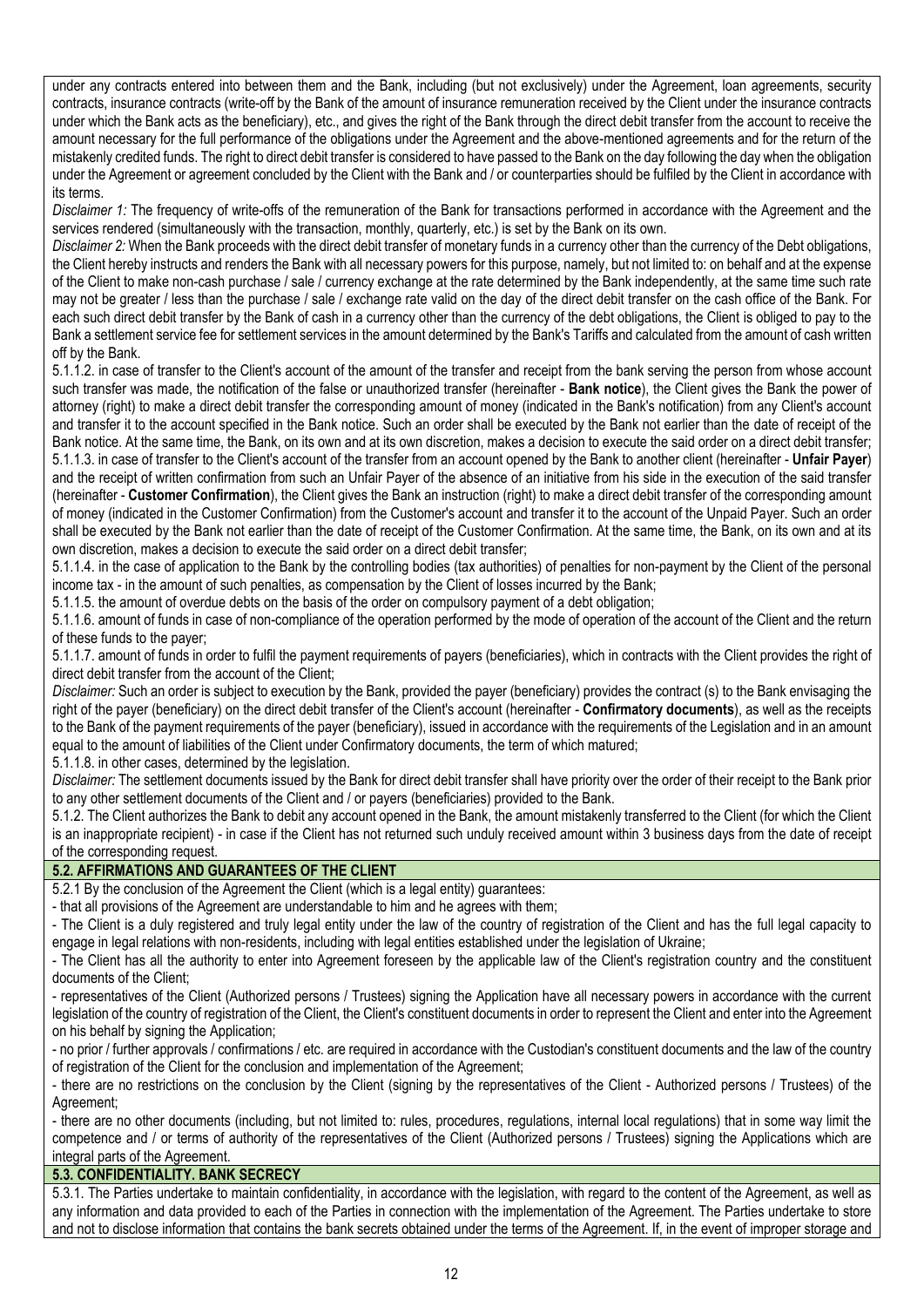/ or disclosure of the information specified in this paragraph, the Party of the Agreement is damaged, then the fault Party shall be obliged to compensate such damage in accordance with the Legislation.

5.3.2. The Client understands that the Bank is obligated to disclose information constituting bank secrecy on the request of the state authorities in cases and in the manner prescribed by the Legislation. No obligations of the Bank in connection with the preservation of bank secrecy and confidential information set forth in the Agreement or in other agreements (agreements, protocols, letters) of the Client with the Bank shall not be applicable to cases when the Bank is compelled to disclose such information to third parties at its own discretion to protect own interests.

5.3.3. The Bank is part of the OTP Group, which includes OTP Bank (Hungary), its local and foreign subsidiaries and their subsidiaries (OTP Group). OTP Group companies are constantly exchanging information through a common information system which task is to minimize the risk of the group as a whole. The Client authorizes the receipt, use and disclosure of information inside the OTP Group relating directly to the Client (for risk assessment) that became known to the Bank in connection with business relations with the Client. This authorization applies to the Bank, other members of the OTP Group in Hungary and abroad, which are organized and operate as a single bank, to international payment systems and banking associations. This authorization removes any Client's claims regarding the Bank's non-disclosure of bank secrecy provisions that exist according to the Legislation.

5.3.4. By signing the Application for Banking Services, the Client gives permission to transfer information about him, which constitutes banking secrecy, to institutions, organizations, state authorities, state registrars, third parties who according to the Legislation are entitled to such information or which are with the Bank in contractual relations and / or concluded with the Bank an agreement on the non-disclosure of confidential information, including, but not exclusively, rating agencies, audit firms that will carry out the verification/rating of the Bank, to any natural or legal person with a view to realizing the rights of the Bank as a creditor, auto importer, dealer, in case of necessity to protect the rights and interests of the Bank, including those which will provide the Bank with services for collection of arrears under the Agreement, foreclosure of property and for the implementation of other actions related to the realization of rights of the Bank under the Agreement, insurance companies and insurance intermediaries, in case of the conclusion by the Client of an insurance contract with the insurance company in the name of, in the interests and on behalf of which the Bank operates; other physical and legal persons in order to comply with the requirements of the Legislation, the Agreement and other agreements concluded by the Bank, including for the purpose of ensuring the implementation of tax relations and relations in the areas of accounting, financial services, banking institutions, correspondent banks, lawyers, companies carrying out property valuation, banking associations, Client's guarantors, as well as persons who are with the Client in family, labor relations, private individuals / legal entities and organizations to ensure the performance of their functions or provision of services to the Bank in accordance with the agreements concluded between such persons (organizations) and the Bank, including the assignment of the right to claim the Client, provided that the functions and / or services stipulated by the contracts concern the activities of the Bank which it carries out accordingly to the Law, in particular but not exclusively, postal service, sending messages to a mobile and / or landline phone, to any natural or legal person in the event of the concession (transfer) by the Bank of its rights in respect of to third parties and / or in the event of the Bank's intention to make such a concession (transfer) to its actual implementation, to international payment systems and / or members of the international payment system for the purpose of exchanging information about the methods of committing fraudulent acts.

### **5.4. PROTECTION OF PERSONAL DATA**

5.4.1. I, the Owner of Personal Data \*, has been notified of the purpose of processing by the Bank of my personal data (any information about an individual, including, but not limited to, information on the surname, name, patronymic, information given in the passport (or in another identity document), registration number of taxpayer's registration card, citizenship, place of residence or stay, place of work, position, contact phone / fax number, e-mail address, etc., hereafter - Personal data), namely: realization by the Bank of its financial and economic activities, offering and / or providing a full range of services by the Bank and / or third parties (persons with whom the Bank is in contractual relations and / or members of the OTP Group, hereinafter referred to as Third Parties), including through direct contacts with the Owner of personal data using means of communication, protection of the Bank by its rights and interests.

By signing the Application, the Owner of the Personal Data provides the Bank with its unambiguous consent for the transfer (distribution), including transfrontier, of Personal Data to Third Parties, modification, destruction of Personal Data or restriction of access to it in accordance with the requirements of the Law of Ukraine "On Protection of Personal Data" (hereinafter - the Law) and without the need to provide the Owner with personal data in writing about the implementation of these actions.

By signing the Application for the Banking Service, the Owner of the Personal Data confirmed that at the moment of collecting Personal Data, the Bank informed him on the owner of the Personal Data, the composition and content of the collected Personal Data, the rights provided by the Law, the purpose of collecting his Personal Data and persons to which the personal data is transmitted.

\* The owner of personal data - Authorized person / Trustee / Client.

5.4.2. The owner of personal data confirms (guarantees) that the Personal data of individuals, which are transferred to the Bank, is carried out with the consent of such individuals who have been notified of the information specified in Part 2 of Article 12 of the Law.

By entering into the Agreement, the Client confirms the consent of the individuals whose Personal Data is transferred to the Bank on behalf of the Client to provide the Bank with services to the Client (hereinafter - Other Owners of Personal Data) for the transfer by the Client to the Bank and processing by the Bank of Personal Data of Other Owners of Personal Data for the purpose specified in clause 5.4.1 of the Agreement, as well as the fact that Other Owners of Personal Data have been notified in writing with their rights as provided for by the Law, for the purpose of handling Personal Data, information on persons to whom the Personal Data is transferred.

### **5.5. NOTIFICATIONS**

5.5.1. The Bank's communications concerning the Bank's Clients and containing no information constituting bank secrecy or confidential information of the Client may be sent by the Bank by posting such notice to the Bank's branch and / or to the Bank's Official Website. The Client undertakes to independently familiarize himself with the Bank's messages placed at the Bank's branch and / or on the Bank's Official Website, but not less than once a month.

Other messages sent by one Party to another (hereinafter referred to as Notification) must be made in writing and will be deemed to be duly sent if they are sent by post (registered mail, a letter with a declared value with an attachment description or other letter, delivery which can be documented), delivered personally by one of the Parties to the other Party or by courier delivery on the addresses indicated by the Parties in the Application, unless otherwise specified by the Agreement.

The Notification of one Party is deemed to have been received by the other Party on the day before: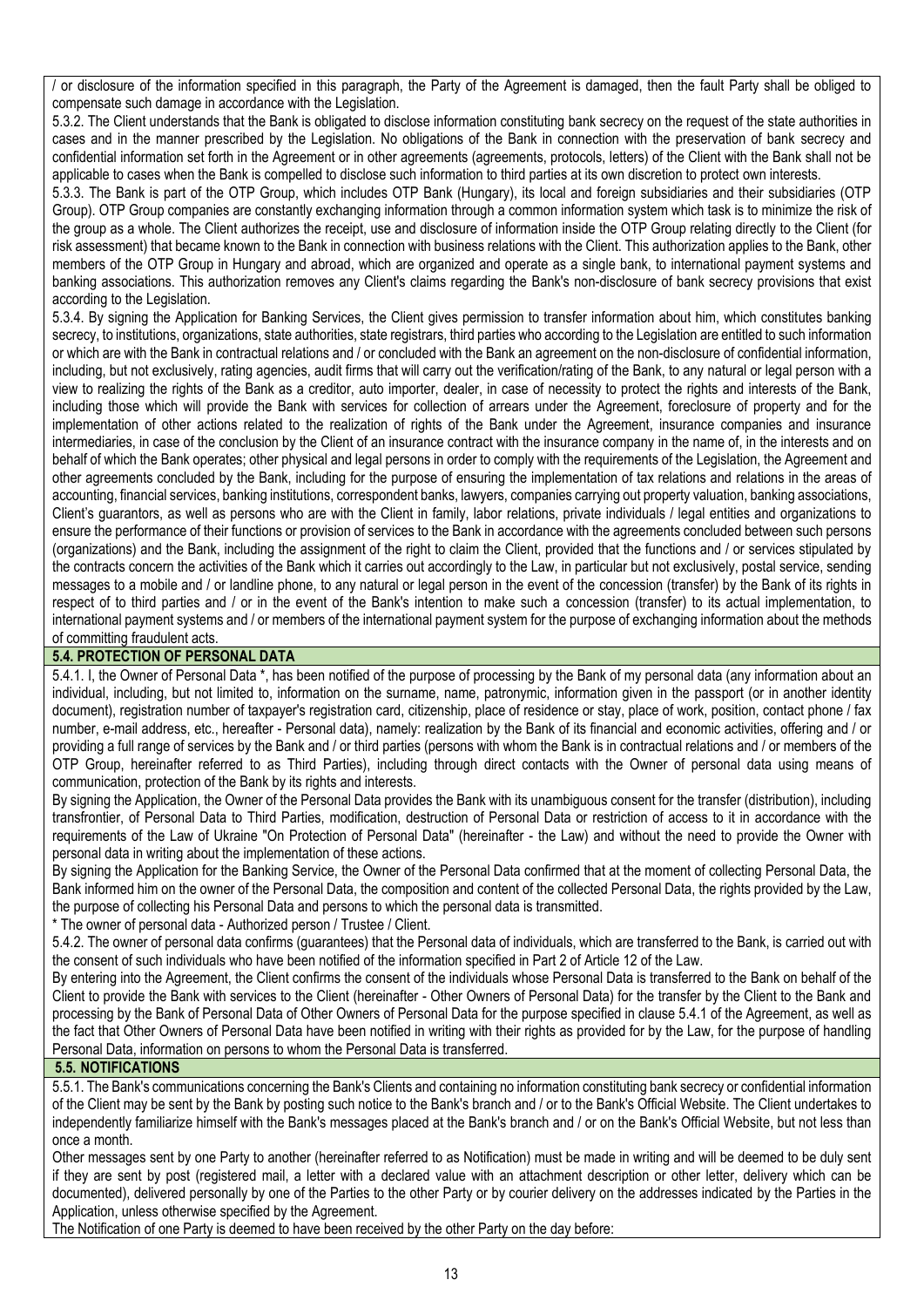- the day indicated on the receipt or other document stamped by the post office or courier service received by the sender of the Notification on delivery of the Notification;

- the day of return to the sender of the Notification sent by him in connection with (i) the absence of the Client at the address indicated in the Application; (ii) the refusal to receive the Notification; (iii) the expiration of the specified period of storage of the Notification at the postal operator facility;

- the day indicated by the authorized person of the recipient on the copy of the Notification or other document, in case of delivery of the Notification personally;

Notifications delivered by telegraph, teletype, telefax, fax, unless otherwise agreed between the Parties, are preliminary and should be forwarded in accordance with the requirements of this paragraph..

5.5.2. By signing by the Client of the Application, the latter grants the Bank the right to distribute via the electronic and postal addresses of the Client or by sending SMS-messages under the requisites communicated by the Bank to the Client, informational messages without any additional advance notification by the Bank of such distribution, including involving third parties . Such communications may include any information relevant to or related to the Agreement, or not relating to the Agreement, including, but not limited to, the conduct of shares, the introduction by the Bank of new services or products, as well as information about third party services related to the services and products of the Bank, etc. The Bank is not responsible for the risks associated with sending information through the above communication channels, including if the information sent can become known to third parties.

5.5.2.1. The Parties agreed that the transmission of information by means of telephone and / or electronic communications does not provide full protection against unauthorized access of third parties. The Bank is not responsible for the distortion (unreliability) of the data transmitted by means of communication of information.

5.5.3. The Client agrees that the Bank has the right to call him, send information about the term of execution and the amount of his obligations to the Bank, accrual, performance / improper performance of the Client's obligations under the Agreement, other information and communications related / provided by the Agreement, as well as commercial offers of the Bank and advertising materials by means of postal means and letters of appeal, electronic communications, SMS-messages, etc. to addresses / telephone numbers, e-mail addresses. In this case, the Client bears all the risks associated with the fact that the information sent by the Bank will be made available to third parties. At the same time, timely delivery of SMSmessages can not be guaranteed by the Bank, since it depends on several factors, such as: traffic in the mobile network, the location of the mobile phone of the Client within reach, in roaming, or whether the Client's mobile phone is enabled. The Bank is not a mobile operator, and therefore can not guarantee the delivery of SMS-messages. The Bank makes every effort to facilitate the rapid elimination of failures in the work of SMS-informing services.

5.5.4. Client acknowledges that the delivery of an SMS-message at any time can be adversely affected by problems with the mobile network, force majeure circumstances, including without limitation of interference with the network coverage area. The Bank is not liable to the Client for any loss, damage or expense incurred by the Client directly or indirectly as a result of any difficulties encountered by the Client's mobile communication service provider.

### **5.6. FORCE MAJOR**

5.6.1. The Parties shall be released from liability for partial or complete non-fulfilment of their obligations under the Agreement in the event of occurrence and force of force majeure circumstances beyond the control of the Parties and which the Parties could not foresee or which could not be prevented. In this context, circumstances of force majeure mean: a) natural disaster (fire, explosion, flood, earthquake), b) war (declared or not), occupation, civil war, acts of civil disobedience, insurrection, natural and unnatural disasters, and other circumstances, unforeseen and beyond the control of the Bank, c) the actions, requirements or restrictions imposed on the Bank by the Government of Ukraine or other third parties, including the Government's restrictions on access to accounts, foreign exchange or banking legislation, or its interpretation within those limits in which they can prevent the Bank in carrying out its duties.

5.6.2. The Party shall not be released from liability for late fulfilment of obligations, if the circumstances of force majeure, as defined in clause 5.6.1 of the Agreement, occurred during the period of delay of performance of the Debt obligations.

5.6.3. The Party is obliged to inform the other Party of the occurrence and termination of the force majeure circumstances, with the confirmation of the Ukrainian Chamber of Commerce and Industry, within 3 working days from the date of onset or termination of their validity. Failure to comply with the time limits for notification of the occurrence of force majeure circumstances deprives the Party of the right to invoke such circumstances as a ground for exemption from liability.

5.6.4. In case of occurrence of the circumstances specified in clause 5.6.1 of the Agreement, the term of fulfilment of obligations is prolonged for the term of such circumstances, but not more than for one month.

5.6.5. If the circumstances specified in clause 5.6.1 of the Agreement take effect more than 1 month, the Client is obliged to repay the debt under the Agreement within 5 working days from the expiration of the term specified in clause 5.6.1 of the Agreement.

*Disclaimer: The Parties agreed that the Bank shall notify the Client in writing on the occurrence of force majeure circumstances by placing relevant information in the operating rooms of the Bank's institutions and on the Bank's Official Website in the Internet at www.otpbank.com.ua.*

#### **5.7. SETTLEMENT OF DISPUTES**

5.7.1. Any disputes, disagreements, claims or demands arising out of the Agreement shall be considered through negotiation, and in case of failure to reach agreement, in the judicial authorities and in the manner prescribed by the Legislation.

5.7.2. The Agreement is governed by the law of Ukraine.

### **5.8. FATCA**

5.8.1. In the event that the Client has tax liabilities to the USA (US tax resident), the Client gives Bank expressly consent to the Bank's transmission of information about the Client, any Client's account containing bank secrecy and personal data (information about an individual or information, including the following: surname, first name, patronymic, date of birth, US tax number, address, etc.), to the USA Internal Revenue Service, in the circumstances and in cases stipulated by the Laws of the United States of America – Foreign Account Tax Compliance Act (hereinafter - FATCA). Client confirms the consent of individuals for the Bank to transmit their personal data to the US Internal Revenue Service.

In case of transfer to the Client's account of funds originating from the United States, the Client shall provide the Bank with the right to carry out a direct debit transfer of 30% of the payment amount and transfer it to the US Internal Revenue Service, provided that the Client has refused to notify the Bank of the availability of his tax status, or if the Client is a financial institution that fails to comply with the FATCA.